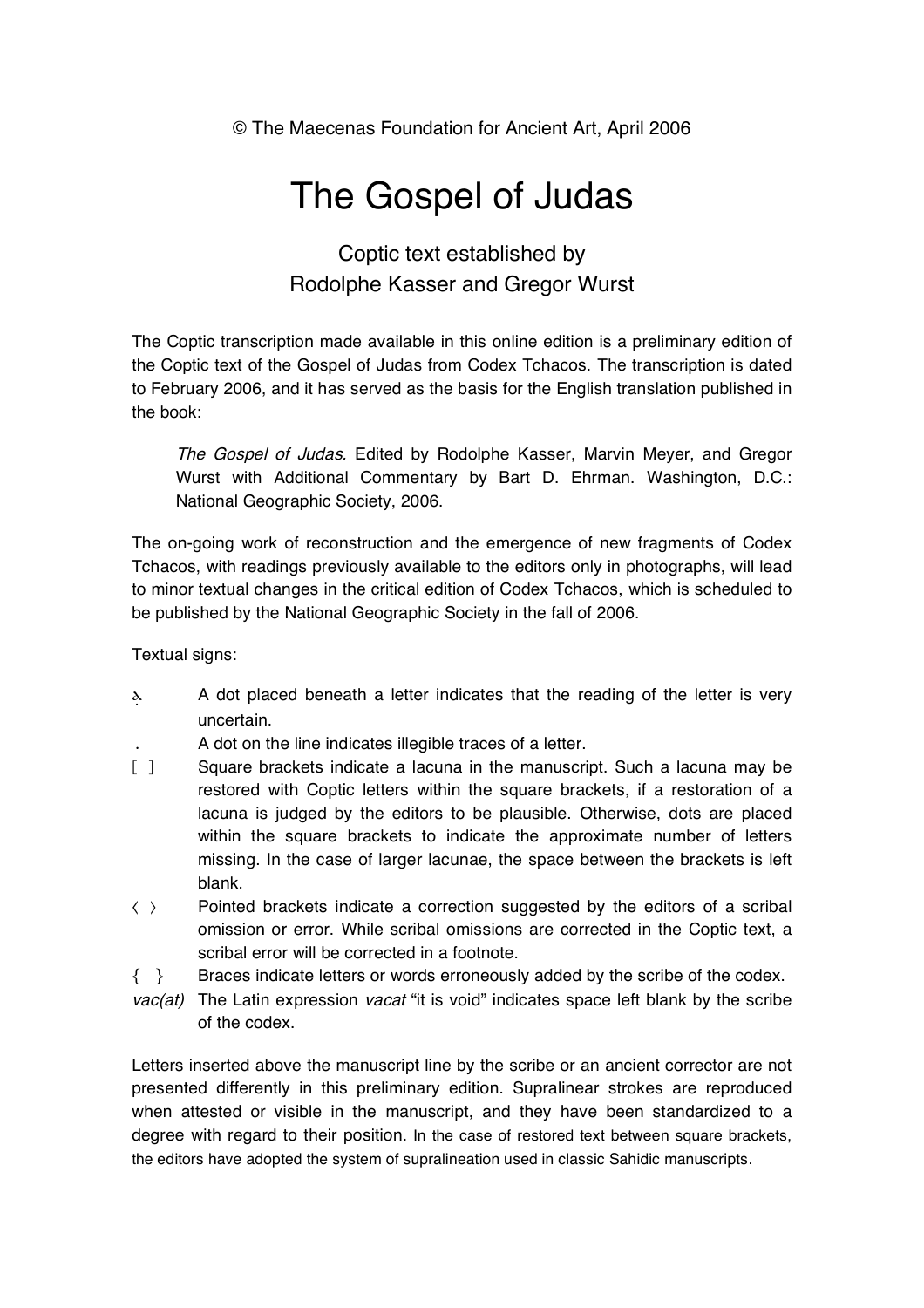- 27 T[WM]T ENECHAOHTHC >
- 26 **етиптно**үте нтерец
- 25 **εγcooγ**ζ εγρ εγμηλαε
- 24 [ο]γ λάδε εροογ εγρησος
- ψα ΝΕΟΜΑΘΗΤΗΣ ΝΟΥ2Ο
- 23
- 22 λγω λαμωπε 2Ν τογλλιλ
- 21 ФАК? Е ВРОЧ 2И ТЕҮМНТЕ
- 20 ма онтно алла нарот ≻
- 19 [N]COΠ' ΜΆ (ΙΟΥΟΝ2 ΠΘΟ[Η]
- 18 ФФПЕ ФАВОЛ ОУНПЕ ДЕ
- 17 ХЙ ПКОСМОС АУФ НЕТНА
- 16 мау еймүстнрі[о]н етаі
- 15 тис адарх[еі] нфа[х]е ни
- 14 епийтсмооус м[ма] он
- 13 паравасіс: аүноү[те] де:
- 12 2ΝΚΟΟΥΕ ΕΥΜΟΟΦΕ [2]Ν ΤΕΥ
- 11 2N ТЕ2IН NTAIKAIOC[Y]NH:
- 10 λγω ποϊηθ μεν εγ[μοο]φε
- 9 епеүхаї йтийтро[и]е:
- 8 МАЇН МІ 2 ПНО Б ПОДПІНРЄ
- $\overline{7}$ **BOA 21XH ΠΚΑ2 ΑΨΕΙΡΕ Ν2Η**
- 6 пасха йтарецоүшн $\overline{2}$  е
- $5\overline{)}$ [М] МТ Н2ООУ ЄМПАТЄЦР
- $\overline{4}$ [ϣ]моүн нгооү га өн йфо
- $\overline{3}$ [ПІ]СКАРІФТ[НС]  $\overline{N}$ 2НТ $\overline{Q}$   $\overline{V}$ ас  $\overline{N}$
- $\overline{2}$ СІС П[ТА Ї] ПС ФАХЄ И П Ї ОҮДАС
- $\mathbf{1}$ ПАОГО[С] ЄТ2НП ПТАПОФА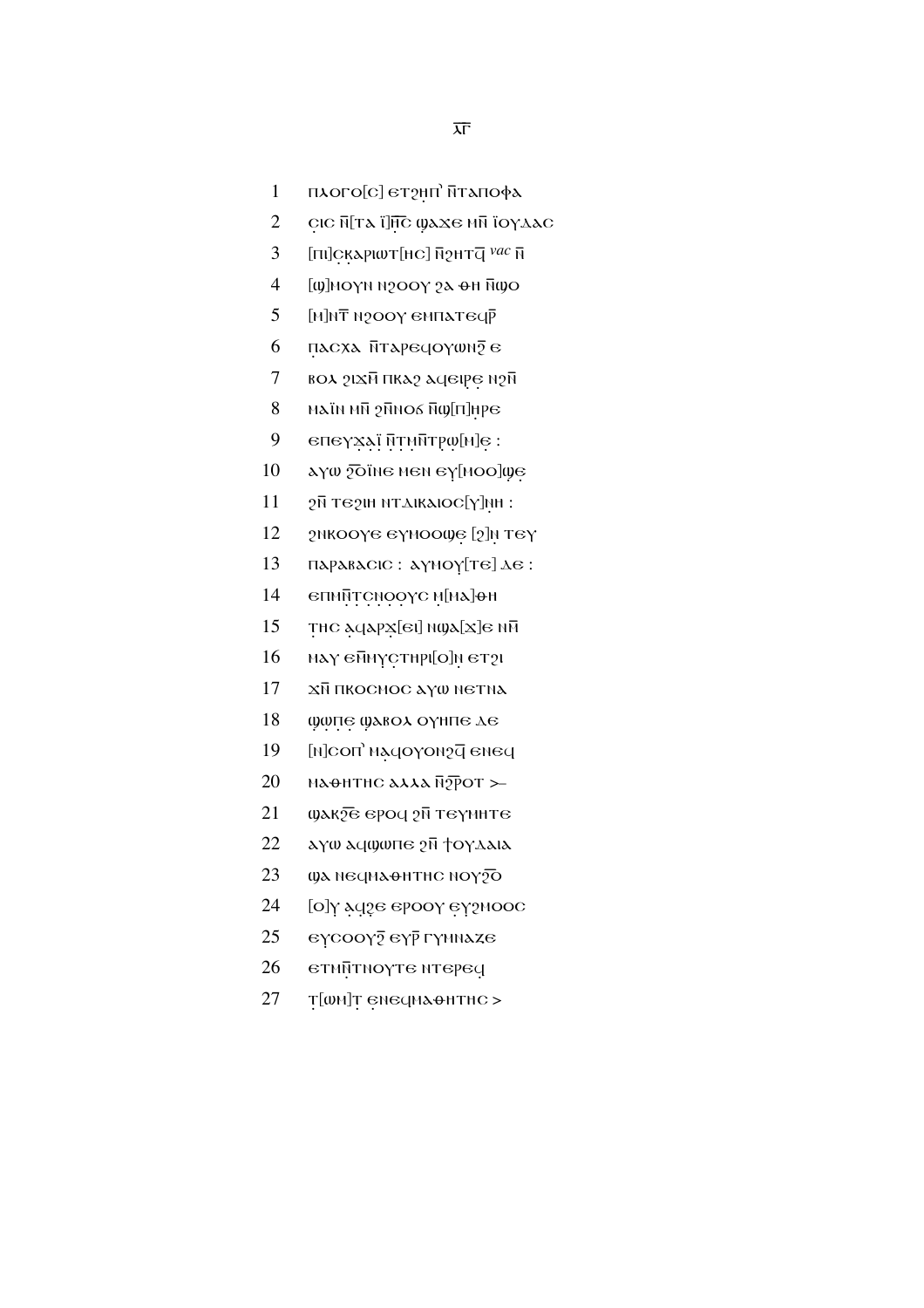Милфити[С де] пехау на ([хе]

ΠΟΔ? ΕΤΒΕ ΟΥ ΚΟΨΒΕ ΝΟΛ Τ[ΕΝ]

ΠΕΤΕΣΦΕ: [<sup>Vac</sup>] λ (Ο ΥΦΟ Π[Ε]

ан [оү]де етнеіре<sup>1</sup> йпаеі ан

2Ν [ΠΘ]ΤΝΟΥΦΟ λλλλ 2Ν ΠΑΪ

**e**[qNAX] CMOY NốI ΠΕΤΝΝΟΥ

 $\ldots$  [ $\ldots$ ]  $\ldots$  пе пфире ипеннот TE [: vac]at nexxq NAY Nối THC

хе е[тет]исоотие имоет

COYWNT 2N NPWME ETN2HT

2Ν ΟΥ [2] ΣΟΝ ΗΝ [+] Χω ΜΜΟΣ ΝΗ

ТП Х[Є] МН ЛАО[Ү]Є НГЄНЄЛ НА

ΤΕ [: <sup>vac]at</sup> ΠΕΧΑΥ ΧΕ ΠΟΑ? ΝΤΟΚ'

**ΕΥΧΑΡΙΟΤΙΑ ΠΝΤΑΝΡ ΟΥ Π[Ε]** 

**ΧλΟ ΝΑΥ ΘΘΙΟΦΙΘ ΝΟΦΤΝ** 

- $\mathbf{1}$ 
	- $\overline{2}$ PICTI EXN ΠΑΡΤΟΣ [AC]CORE

 $\overline{3}$ 

 $\overline{4}$ 

5

6

 $\overline{7}$ 

8

9

10

11

12

13 14

15

16

17

18

19

- 
- 
- εγςοογε εγενιοος [ε]γρ εγχλ
- 

- тнүти итероүсфти [д]е: епаї на несиаентно а[у]
- 20 APXEI NAΓANAKTEI: AYWE[±..]
- 21 ορη λγώ εχι ογλ ερος 2Ν
- 22 пеүрнт: Го де йтерец
- 23 нау етеуннт'аөнт [пехац]
- 24 МАҮ ХЄ ЄТВЄ ОУ АПФТОРТР
- 25 ППКФИТ ПЕТПНОУТЕ ЕТП
- 26  $2$ ΗΤΤΗΥΤΝ λΥΦΝ[ $\in$  $4$   $\ldots$ ]

 $^{1}$  Read:  $\varepsilon$  $\langle$ T $\varepsilon$  $\rangle$ T $\sup$ eip $\varepsilon$ .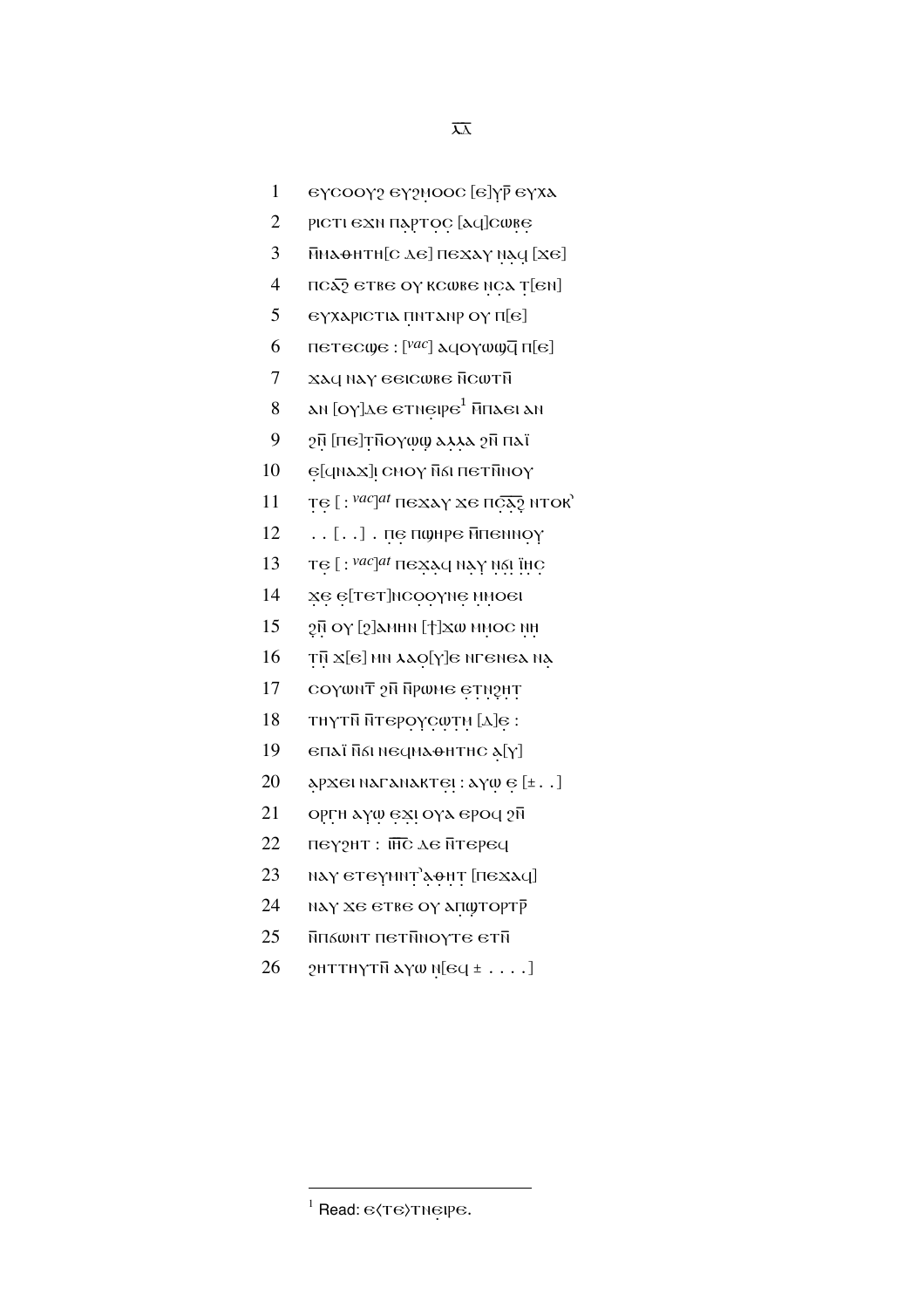- $\mathbf{1}$ аүаган[ак]ті ни нетнтүхн
- $\overline{2}$ ПЄТ[Т]х[ХР]НҮ П2[Н]ТТНҮТП ПП
- $\overline{3}$ раме <sup>vac</sup> ма[рестер] параге йпра
- $\overline{4}$ [ΜΕ] ΝΤΕλΙΟΟ ΑΥΦ ΝΟΦ2Ε ΡΑΤΔ
- $5\overline{)}$ ППЕЙТО ЕВОД МПАПРОСФ
- 6 ποι λγω λγχοος τηρογ χε
- $\overline{7}$ ΤΝΧΟΟΡ ΑΥΦ ΝΠΕΦ ΠΕΥΠΝΑ
- 8 толма ефи рата м[пец]м:
- 9 то євол єімн їоудас [піс]ка
- 10 рютно: адби бом мем [е]ю
- 11 26 РАТА ППЕАНТО ЕВ[ОД]: П
- 12 πειζον κον νε εχωώ τεδρόλν
- 13 Е?Рац ПНЕЦВАХ : АЛ[ЛА П]ТАЦ
- 14 кте  $\overline{p}$ ац епа $\overline{p}$ оү : [пеха]ц нац
- 15 на гоудас хе тоо[о]уне хе
- 16 ПТК НІМ АҮФ ПТАК[Є] ЕВОЛ:
- 17 2NN AU MMA: NTAKEI EBOA 2N
- 18 ΠΔΙΦΝ ΝΤΒΑΡΒΗλ<mark>Φ</mark> ΠΑΘΑ
- 19 ΝΑΤΟΣ ΑΥΦ ΠΕΝΤΑ ΠΑΟΥΟΚ
- 20 ПАЇ ЄТЄ П+ППФА АН ПТАОУО
- 21 МПЕСОРАН · Vac ТНС ДЕ ЕССООУНЕ
- 22 хециеоуе епкесеепе ет
- 23 ΧΟΟΘ ΠΕΧΑΟ ΝΑΟ: ΠωρΣ
- 24 ЄВОА ПМООУ: ТАХФ ЄРОК П
- 25 **ММАСТНРЮМ ИТИЙТЕРО**
- 26 ОҮН бОН ХЄ ЄКЄВШК ЄМАҮ
- 27 λλλλ χε εκελιψ λ δον μερογο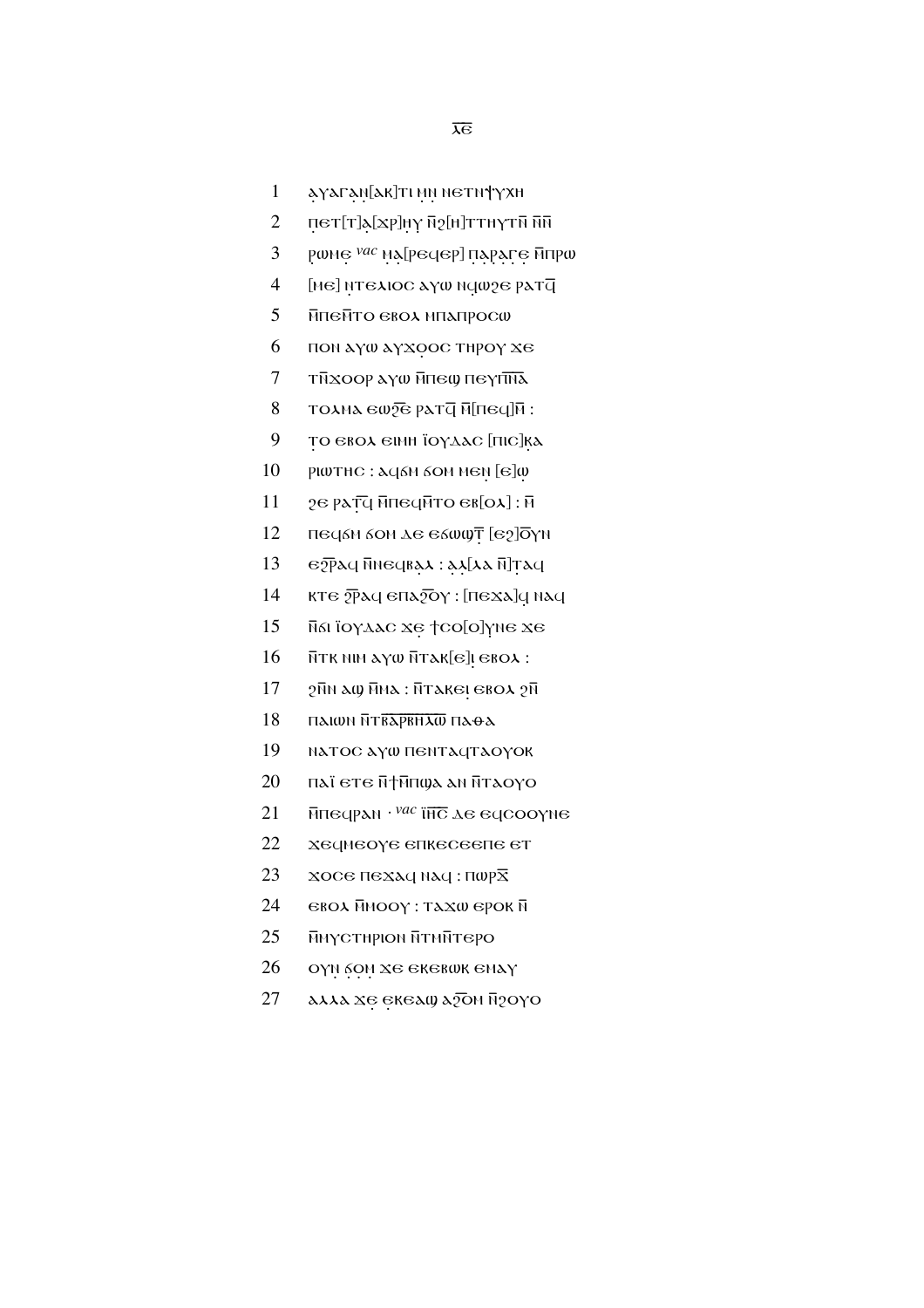- $\mathbf{1}$ ΧΕ ΟΥΝ ΚΑΙΟΥ[Α] ΓΑΡ [Ν]ΑΨΟΠΕ
- $\overline{2}$ епекма эиа хе е[ре п]мнт
- $\overline{3}$ снооус Nc[Boyi] он еуе
- $\overline{4}$ Χωκ' ΕΒΟλ 2Ν ΠΕΥΝΟΥΤΕ [:]
- 5 λγω πεχλα Νλα Νδι ϊσγλλο
- 6 ХЄ ЄКАХЄ НАЇ ЄРОЇ НАФ П
- $\overline{7}$ 200γ λγω ΝΟΦλΕ Νδι ΠΝΟ[6]
- й2[00]ү йпоүоїн йтгене 8
- $\lambda$ [......]<sup>2</sup>: NAÏ  $\lambda$ E NTEPEC 9
- 10 хо[о]ү адао затна ны те
- 11 **ωω**[p] π' *Δ* ε N T E p E q ω D T E
- ας [Ογω]ης εκολ πηες μαθη 12
- 13 ΤΗΣ [: λγ] Φ ΠΕΧΑΥ ΝΑΟ ΧΕ ΠΟλ[2]
- 14 NTA[KB] WK ETWN EKP OY E
- 15  $\lambda$ KAO 2[ $\lambda$ ]pon :  $\pi$ EX $\lambda$ q n $\lambda$ y n $\delta$ [I]
- 16 **ÏHC XE NTAGIROK OJA KAINO6**
- 17 ПГЕНЕА ЕСОҮААВ: ПЕХАҮ
- 18 над на недна онтно хе:
- 19 ΠΧΟΪΟ ΑΦ ΤΕ ΤΝΟ ΑΠΓΕΝΕΑ
- 20 *ΕΤΧΟΣΕ ΕΡΟΝ ΑΥΦ ΕΤΟΥΑΑΒ*
- 21 емери меїдію ди: темоу
- 22 дүш нтерецсшти енді на
- 23 ΪΗΣ λΟΚΟΦΒΕ: ΠΕΧλΟ ΝΑΥ ΧΕ
- 24 азроти тетинеоуе зи пе
- 25 TN2HT GTBE TLENEY EL
- 26 ΧΟΟΡ ΑΥΦ ΕΤΟΥΑΑΒ >>>>

<sup>&</sup>lt;sup>2</sup> Perhaps restore to read:  $T \in \mathbb{R}$   $\sqrt{\mathbb{R}}$   $\Delta \psi$  $\bar{N}$ 2 $\epsilon$ ] or:  $\Gamma$  $\epsilon$ N $\epsilon$  $[\lambda \bar{N}]$  $[\lambda$  $[\psi \bar{N}$ 200 $\gamma]$ .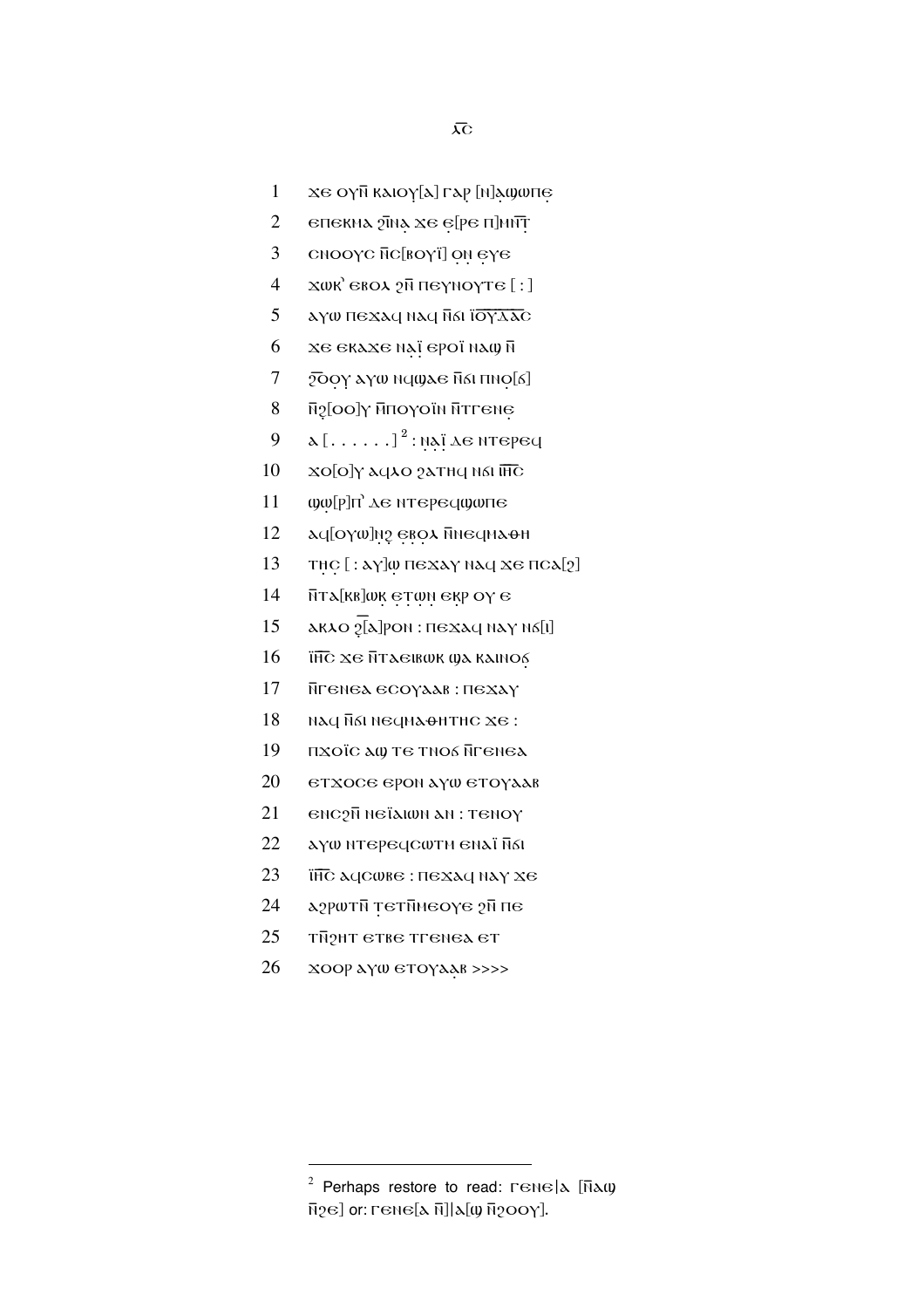| $\mathbf{1}$             | [2]амнн [†] $x[\omega]$ ммос ннт $\bar{n}$ $x \in$                                                                                                                                                                                                                                                                                     |  |
|--------------------------|----------------------------------------------------------------------------------------------------------------------------------------------------------------------------------------------------------------------------------------------------------------------------------------------------------------------------------------|--|
| 2                        | $[x]$ ΠΟ ΝΙΜ $[\overline{N}$ Τ $\in$ Π $]$ ΘΘΙλΙΦΝ $\overline{N}$ CΘ                                                                                                                                                                                                                                                                   |  |
| 3                        | нанау а[н етгенеа] етйнау                                                                                                                                                                                                                                                                                                              |  |
| $\overline{\mathcal{L}}$ | [О]үде ин даоүе нстратіа наг                                                                                                                                                                                                                                                                                                           |  |
| 5                        | ГЄЛОС ЇЙ ПО РАЙ ВРО ЄХІЇ ТГЄ                                                                                                                                                                                                                                                                                                           |  |
| 6                        | неа етймаү : оүде ий лаоүе                                                                                                                                                                                                                                                                                                             |  |
| 7                        | <b>НХПО НРФИЕ НОННТОС НАФ</b>                                                                                                                                                                                                                                                                                                          |  |
| 8                        | еі нимас <sup>vac</sup> хе [тг]ене[а ет]имаү                                                                                                                                                                                                                                                                                           |  |
| 9                        | NOY EROL $\lambda$ N $[]$ $[]$ $\overline{B}$                                                                                                                                                                                                                                                                                          |  |
| 10                       | TACHAONTE $. []c . [$ Tre]                                                                                                                                                                                                                                                                                                             |  |
| 11                       | нел инром[е ет]нонт[тнүтн]                                                                                                                                                                                                                                                                                                             |  |
| 12                       | ОҮЄВОХ 2Н Т[ГЄ]НЄХ Н[ТИНТ]                                                                                                                                                                                                                                                                                                             |  |
| 13                       | 1<br>ршмете:е.[                                                                                                                                                                                                                                                                                                                        |  |
| 14                       | $2$ NKO]<br>$\ldots$ 60M $\epsilon$ T [                                                                                                                                                                                                                                                                                                |  |
| 15                       | 1<br>ОҮЕ ПАҮНАМ[ІС                                                                                                                                                                                                                                                                                                                     |  |
| 16                       | <b>ΕΤΕΤΝΟ ΝΡΡΟ 2P[λΕΙ] N[2HTOY]</b>                                                                                                                                                                                                                                                                                                    |  |
| 17                       | NTEPOYCOTH ENAÏ N61 N[Eq]                                                                                                                                                                                                                                                                                                              |  |
| 18                       | МАӨНТНС АҮШТӨРТР 2 [N ПЕҮ]                                                                                                                                                                                                                                                                                                             |  |
| 19                       | $\overline{\text{tIA}}$ oγa oγa $\overline{\text{tIA}}$ ογό $\overline{\text{t}}$ θ $[\text{e}$ e]                                                                                                                                                                                                                                     |  |
| 20                       | ΧΟΟΟ ΧΕΟΥ: λαθι ψλρο[ΟΥ Π]                                                                                                                                                                                                                                                                                                             |  |
| 21                       | қаізооу ñы ї <del>нс</del> пехау n[аq хе]                                                                                                                                                                                                                                                                                              |  |
| 22                       | πολξ αnnay єрок' 2Ñ oy[nay]                                                                                                                                                                                                                                                                                                            |  |
| 23                       | аннау гар өзйноб йра[соү]                                                                                                                                                                                                                                                                                                              |  |
| 24                       | $[\bar{N}$ Tel]OYQH $\bar{N}$ TAOYEIN $[]$                                                                                                                                                                                                                                                                                             |  |
| 25                       | $[{}$ $\pi$ $\infty$ $\infty$ $\infty$ $\infty$ $\infty$ $\infty$ $\infty$ $\infty$ $\infty$ $\infty$ $\infty$ $\infty$ $\infty$ $\infty$ $\infty$ $\infty$ $\infty$ $\infty$ $\infty$ $\infty$ $\infty$ $\infty$ $\infty$ $\infty$ $\infty$ $\infty$ $\infty$ $\infty$ $\infty$ $\infty$ $\infty$ $\infty$ $\infty$ $\infty$ $\infty$ |  |
| 26                       |                                                                                                                                                                                                                                                                                                                                        |  |

 $3$  Read:  $\epsilon$ ]λ $\langle$ T $\epsilon$  $\rangle$ T $\bar{\text{N}}$ 2λΠ $\hat{\text{N}}$ .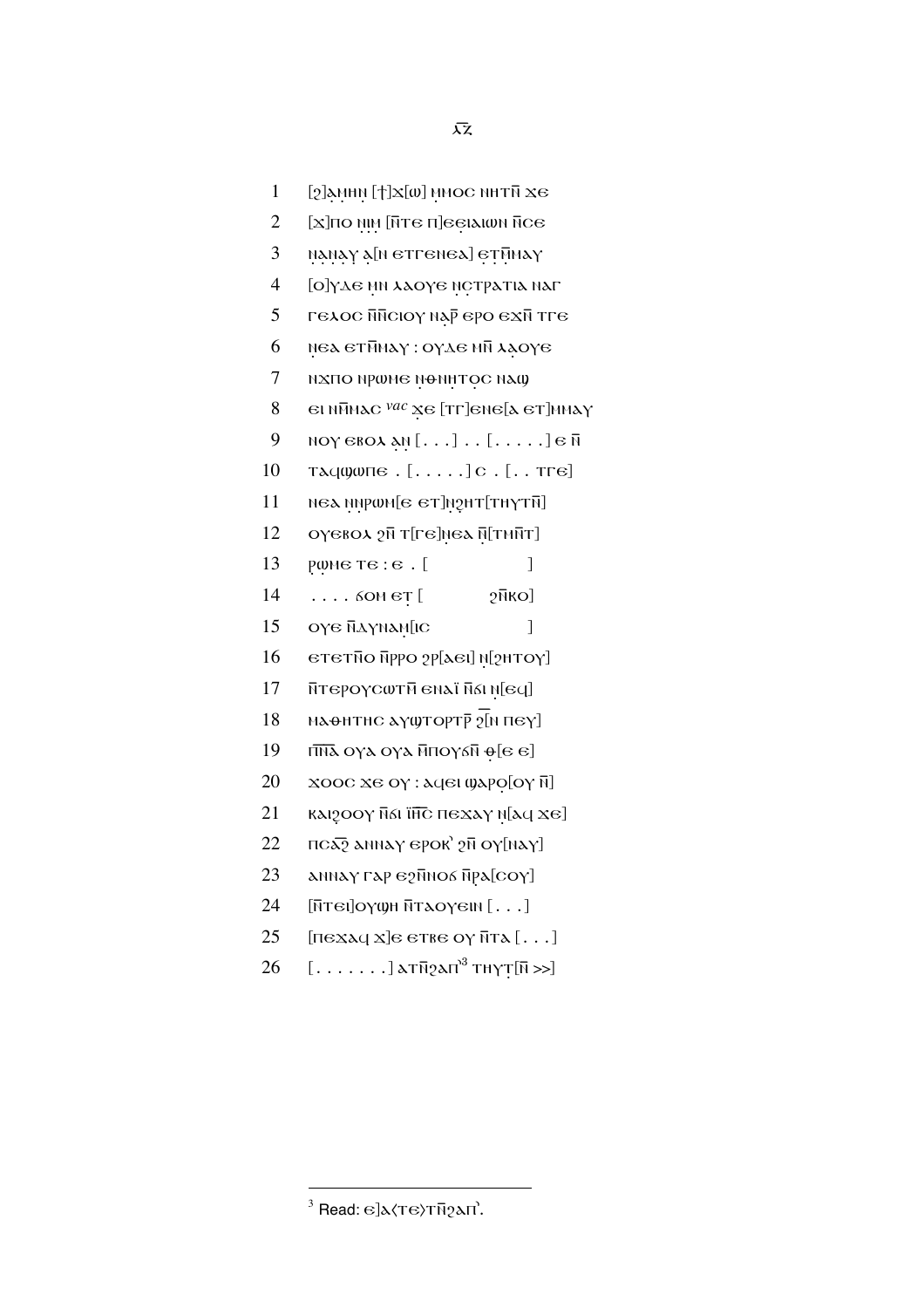| ñτοογ де п[еха]ү [хе ан]на[ү] |  |  |
|-------------------------------|--|--|
|                               |  |  |

- $\overline{2}$ **εγNO6 NH[ï]** ε[pe oγN] Ο ΝΘΥ[CI]
- $\overline{3}$ **ACTHP**[ION N2HTQ AY] WHIT[C]
- $\overline{4}$ NOOYC NPWME ENXW MMO[C]
- $5\overline{)}$ хе ноүннв не : аүш оүран
- $\sqrt{6}$ ОҮН ОҮНННФЕ ДЕ ПРОСКАР
- $\overline{7}$ терен (епефусилотнри) епе
- 8 θγ[Clλ]CTH[Pl]ON ΕΤΠΜΑΥ >>>>
- 9 ФІАНТОҮ . . . ЕВ ОД НА ПОҮННВ
- 10 [NCEXI E2OYN N]NWMWE ANON
- 11 [ДЕ НЕ]НПРО[СКА]РТЕРІ ПЕ >>>
- 12 [NEXA]C Nếi lHC] Xe 2NAQ NHI
- 13 [НЕ НЕ ПОҮННВ] ПТООУ ДЕ
- 14 [пехаү хе зоецие иеи еү
- 15  $\Gamma$ 26 ВДОМАС СПТЕ
- 16 [2NKOOYE] ΔΕ ΕΥΡ θΥCΙΔCΕ Ν
- 17 [NE] YUHPE MMIN MMOOY: 2N
- 18 [κο]ογε ιλεγειτικε εγς κογ
- 19  $[\lambda \gamma]$ W EY TRIHY NNEYEPHY >>
- 20 [2N] КООУЄ Є Ү ЛІ КОТКЄ И ЛІ ПРО
- 21 [ΟΥ]Τ: 2ΝΚΟΟΥΘ ΘΥΡ 2ωΒ ΘΦω
- 22 [TB] <sup>vac</sup> 2NKEKOOYE EYEIPE NOY
- 23 [MH]HUJE NNOBE 21 ANOMIA >>
- 24 [λγ]ω ΝΡωΜΕ ΕΤω ΣΕ Ρ[λΤΟΥ]
- 25 [ex]N пеоусь стирю [N eyp]
- 26 [Є] ПІКАЛЕІ ЄПЕКР[АН >>>]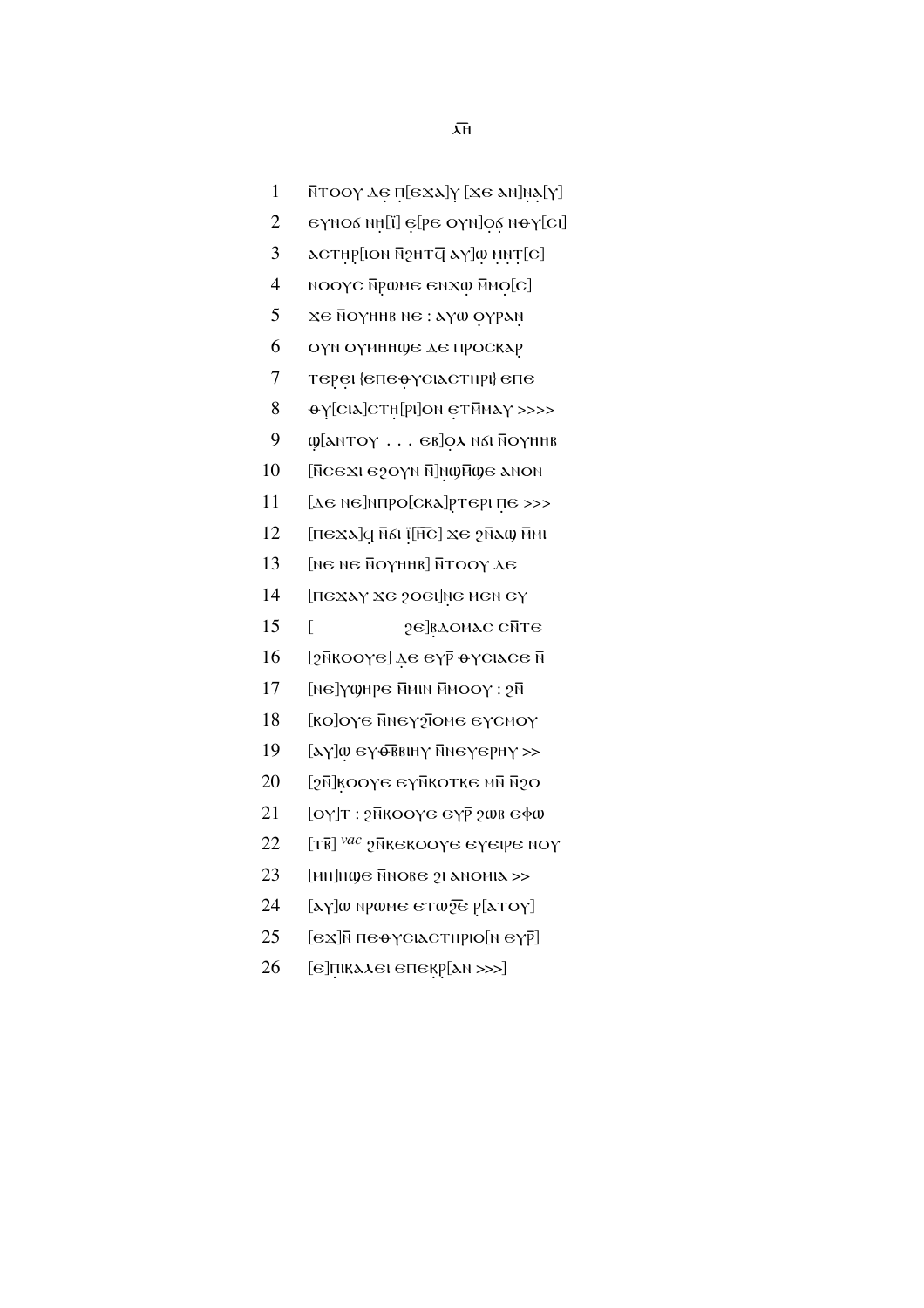- $\mathbf{1}$ *λγω* εγ[2]Ν N[e]2ΒΗΟΥ ΕΤΗΡΟΥ
- $\overline{2}$ **ΝΠΕΥΦΦΦΤ** [e]Φ[a]ΥΜΟΥ? ΝδΙ
- $\overline{3}$  $NCFQ[C|X \ldots \ldots \cdot ET]$ MAY:
- $\overline{4}$ αγω η λί Πτερογχοογ α[γ]κα
- $5\overline{)}$ ρωογ εγωτρτωρ: πεχλα
- 6 нау ны їнс хе етве оу ате
- $\overline{7}$ тидтортр:  $\overline{2}$ дини  $\dagger \times \omega$ :
- 8 **ММОС МНТЙ ХЄ МОУН[НВ] ТН**
- 9 poy ετωδε ρατογεχ[Ν πε] θγ
- 10 сілстнріон єтимау є[үр] єпі
- 11 καλε[ι] Μπαραμ : αγω ο[η] †χω
- 12 ПМОС МНТП ХЄ МТАУС[2]АЇ
- 13 Ипаран епеец . . ї йнгенеа
- Писюу євод 2[1] ті нгенед 14
- **NNPWMe**:  $<sup>vacat</sup>$  [λγ]ω [λ]γτω6ε</sup> 15
- 16 2M ПАРАН П2ПФ[H]Н НАТКАР
- 17 ΠΟΟ λγώ 2Ν Ογώπε:
- 18 ПЕХАД НАУ НА НО ХЕ НТОТН
- $\bar{N}$ Netxi $^4$ e $\bar{2}$ OYN  $\bar{N}$ N $\bar{N}$ W $\bar{N}$ We 19
- 20 епеоусилстирюм йтате
- 21 ТПНАҮ ЄРОЦ: Vac ПЄТПНАҮ:
- 22 ПЕ ПІТ ЄТЄТІФІФО НАЦ
- 23 *ΔΥΦ ΠΜΝΤΟΝΟΟΥΟ ΝΡΟΜΕ*
- 24 ПТАТЄТПНАУ ЄРООУ ПТФТП
- 25 ПЄ: ДҮШ ПТЕНООУЄ ЄТОУ
- 26 єіне ймооу єзоун йоусіх
- 27 ПТАТЄТПНАУ ЄРООУ НЕ: Є
- 28 ТЕ ПИННОЕ ПЕ ЕТЕТЙПААНА

 $4$  Read:  $NETXI$ .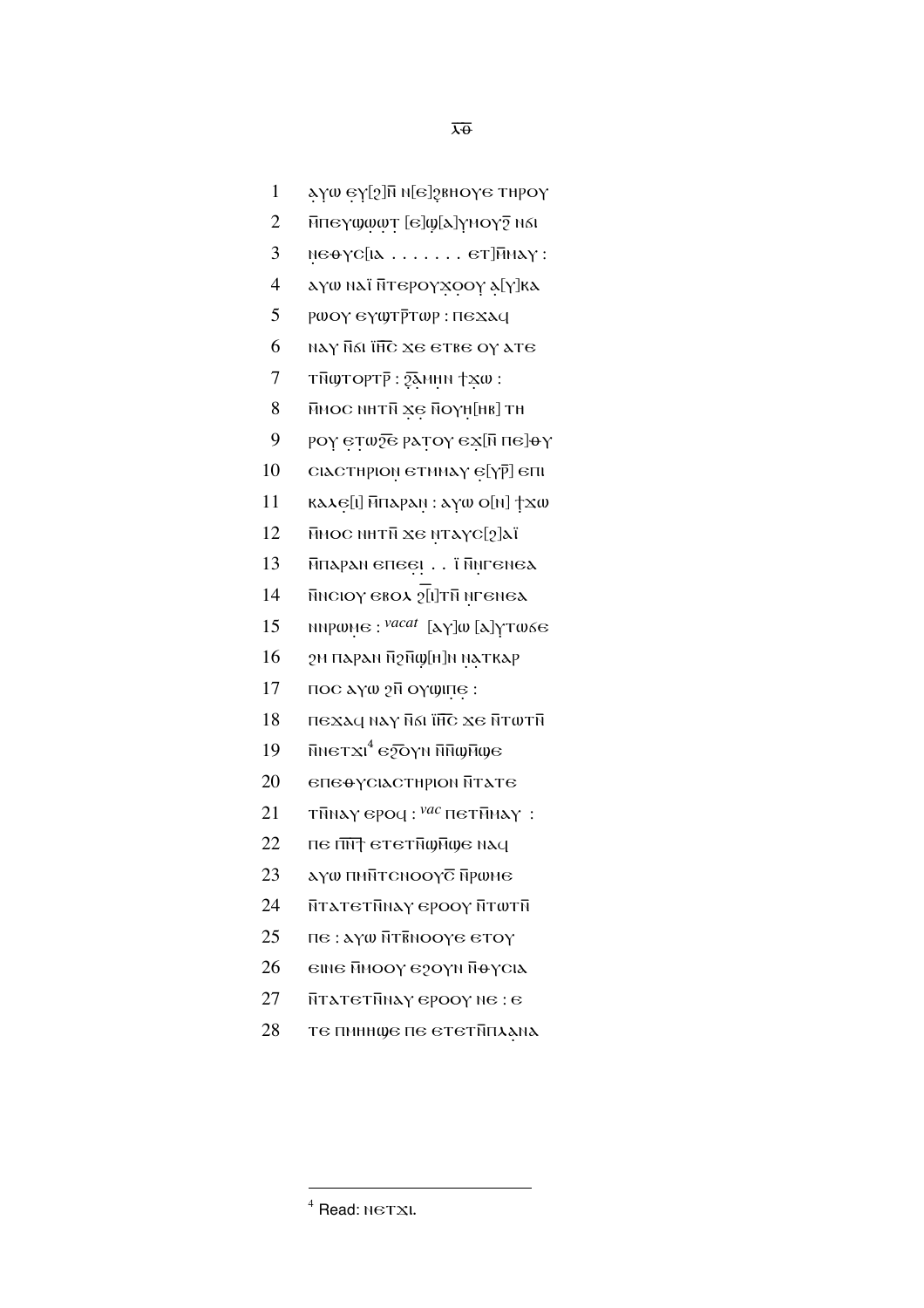| $\mathbf{1}$   | ймоq єхй п[є]⊕ү[сı]ѧстнрі                                                 |
|----------------|---------------------------------------------------------------------------|
| $\overline{2}$ | ON ΕΤΜ[Μλ]Υ [UN]λ[W]2E PATU                                               |
| 3              | $\overline{\mathcal{N}}$ 6[l ± ] MOC <sup>5</sup> $\lambda \gamma \omega$ |
| $\overline{4}$ | ө[е] те таеі ет $\overline{q}$ нар храсөаі                                |
| 5              | Мпаран <sup>vac</sup> аүш сенар прос                                      |
| 6              | картереі ероц Ñбі 〈Ñ〉ГЄНЄа >                                              |
| 7              | Ñ[Ñ]ЄγСЄВНС : МΝÑСλ ПλЇ >                                                 |
| 8              | ОҮ[N] қаіраме напаріста й                                                 |
| 9              | Ν[peqπ]o[p]Ne[γe : ] aγω κaιογa                                           |
| 10             | Ч[НА]ПАР2lСТА ННРЕЧ2АТВ                                                   |
| 11             | Ф[НР]Є КАЮУА ДЄ НІРЕСІНКО                                                 |
| 12             | КТЄ МѾ 200[ҮТ] : МѾ МЄТМН                                                 |
| 13             | СТЄΥ[Є] : λ[Υ]ω ΠΚЄСЄПЄ ΝΑ                                                |
| 14             | κλθλp[ci]λ 2[i] anomia : 2ι πλλ                                           |
| 15             | NH : λ[γ]ω N[€]ΤΧω MMOC ΧΕ                                                |
| 16             | anon quaticoc naiteaoc >>                                                 |
| 17             | λγω ÑΤΟΟΥ NE ÑCIOY ΕΤΧωΚ                                                  |
| 18             | <b>EBOA N2WB NIM : AYXOOC ГАР</b>                                         |
| 19             | NNrenea NNpwhe xe elc :                                                   |
| 20             | 2ННТЄ АПНОУТЄ ФЕП ТЄ                                                      |
| 21             | ТПӨҮСІА ПТООТОҮ НОҮН                                                      |
| 22             | НВ ЄТЄ ПАЄІ ПЕ ПАІАКОНОС                                                  |
| 23             | <u> NTENAANH : ПХОЄІС ДЕ Є :</u>                                          |
| 24             | τογε?ςλνηε πλί ετο ÑΧC                                                    |

- 25  $\exp(\pi \pi)$  πτηρ $\overline{q}$   $\exp(\pi \pi)$  το π
- 26 200Y CENAXΠΙΟΟΥ >>>>>
- 27  $\gg$

<sup>&</sup>lt;sup>5</sup> Perhaps restore to read: Nδ[ι Πλρχωνι ишкос]мос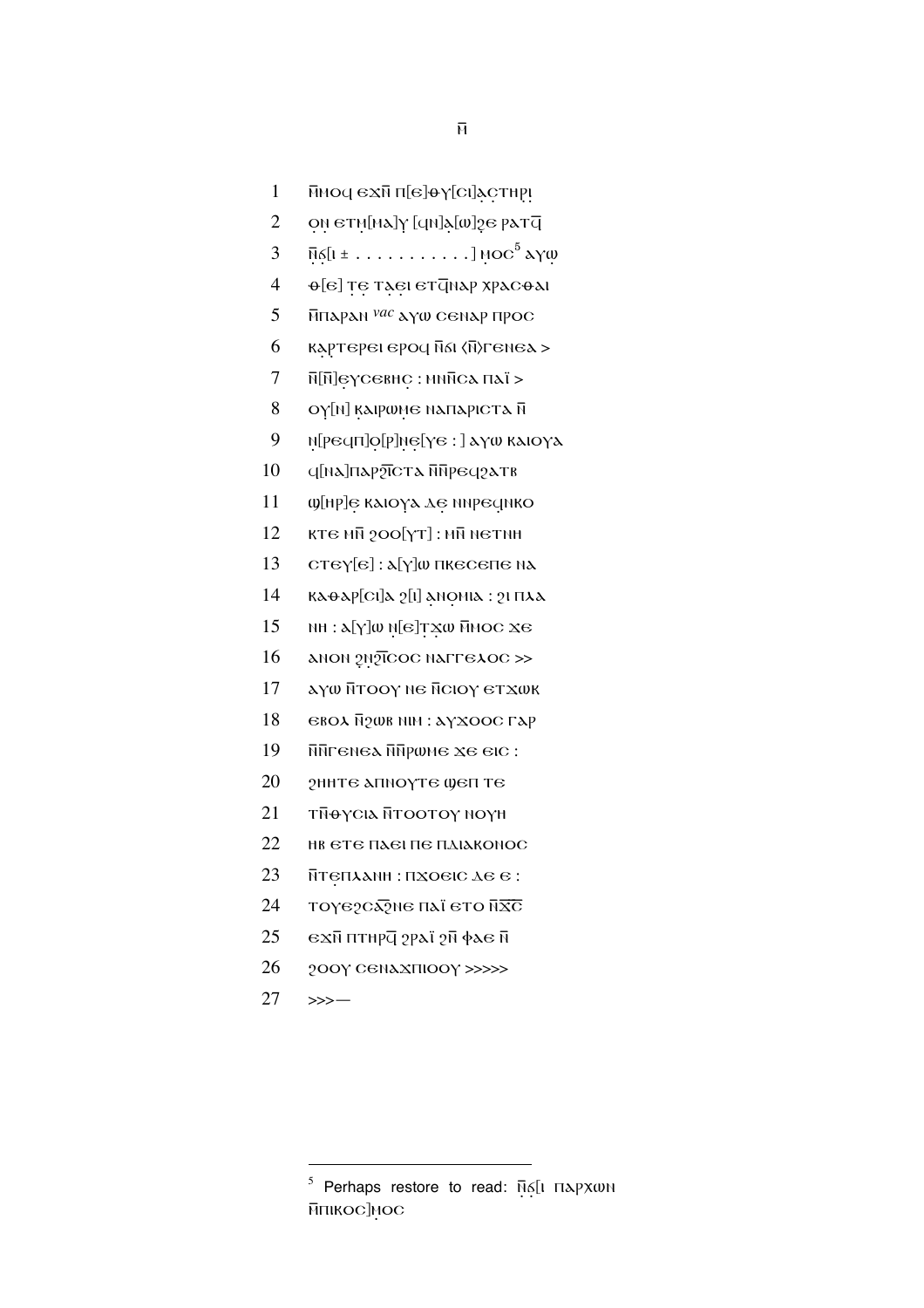| $\mathbf{1}$     | ΠΕΧλΑ [NAY N] SI THE XE 200 EPW                                                                              |  |
|------------------|--------------------------------------------------------------------------------------------------------------|--|
| $\overline{2}$   | <b>ΤΝ</b> ΠΘΥ[CIACE $\pm$ ] . [] e [] oγ                                                                     |  |
| 3                | $\in$ $\bar{\text{NTATE}}$ $[\text{TN}$ $\cdot$ $\ldots$ $\ldots$ $\ldots$ $\ldots$ $\ldots$ $2$ $\text{PN}$ |  |
| $\overline{4}$   | 2โХН ПЕФҮСІАСТН[РІ]ОН [Є]Ү2І                                                                                 |  |
| 5                | хй нетйсюү ий нет[йд]гге                                                                                     |  |
| 6                | λΟΟ ΘΑΥΦΡΠ ΧΦΚ ΘΒΟλ [Ν] ΜΑΥ                                                                                  |  |
| $\boldsymbol{7}$ | мароүшиле бе еүшинт <sup>6</sup>                                                                             |  |
| 8                | на?рнти аүш йсеш[е н]еү                                                                                      |  |
| 9                | $] \ldots [ \ldots ]$ $\bar{\mathfrak{n}}$<br>ſ                                                              |  |
| 10               |                                                                                                              |  |
| 11               |                                                                                                              |  |
| 12               |                                                                                                              |  |
| 13               |                                                                                                              |  |
| 14               |                                                                                                              |  |
| 15               |                                                                                                              |  |
| 16               |                                                                                                              |  |
| 17               |                                                                                                              |  |
| 18               |                                                                                                              |  |
| 19               |                                                                                                              |  |
| 20               |                                                                                                              |  |
| 21               |                                                                                                              |  |
| 22               |                                                                                                              |  |
| 23               |                                                                                                              |  |
| 24               | енгенед                                                                                                      |  |
| 25               | [] МН ФУОМ НОҮАРТОКО                                                                                         |  |
| 26               | [ПОС] Є $\bar{\text{\sf P}}$ ТРЄФЄ $\bar{\text{\sf N}}$ ТЄКТІСІС $^7$                                        |  |

 $6$  The reading of  $\omega$  whith is very uncertain.

 $\frac{1}{7}$  The lower part of this page (lines 10-26) is physically missing. Thus far, the editors have had access only to photographic evidence of poor quality of a lower part of a page, which might represent this missing part of page 41. Only the last lines are clearly legible.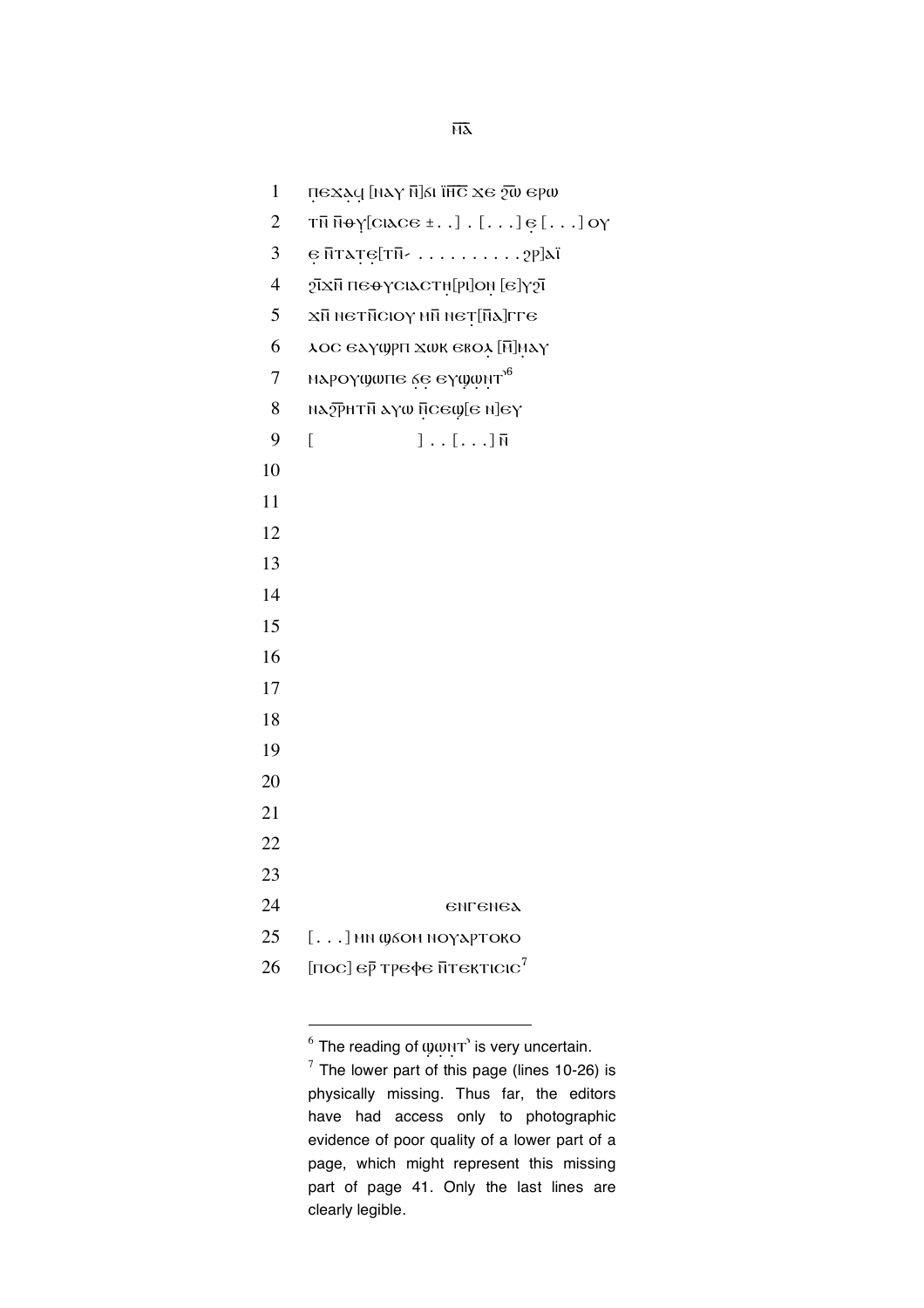ΤΗΡΟ ΕΘΑΡΟ [C NTΠΕ] λΥΦ

 $\mathbf{1}$ 

- $N[t \ldots \ldots \ldots]$ Mepooy  $\overline{2}$
- $\overline{\mathfrak{N}}$  [ $\pm$  ...........] . spo  $\overline{\mathfrak{N}}$  (?)  $\overline{3}$
- $x$ [..]......: εροη λγω  $\overline{4}$
- $N[..]$  OY  $\ldots$  Πεχλες NAY >  $5<sup>5</sup>$
- N[61] IHC XE AAWTN TETNIYW 6
- $\overline{7}$ х[є] мимаї оумтє поуа поу
- λ [M] ΦΤΝ [Π] Θ (CIOY MAY 8
- 9 *λ*[γω] ογο[Ν ΝΙΜ ---

about 17 lines missing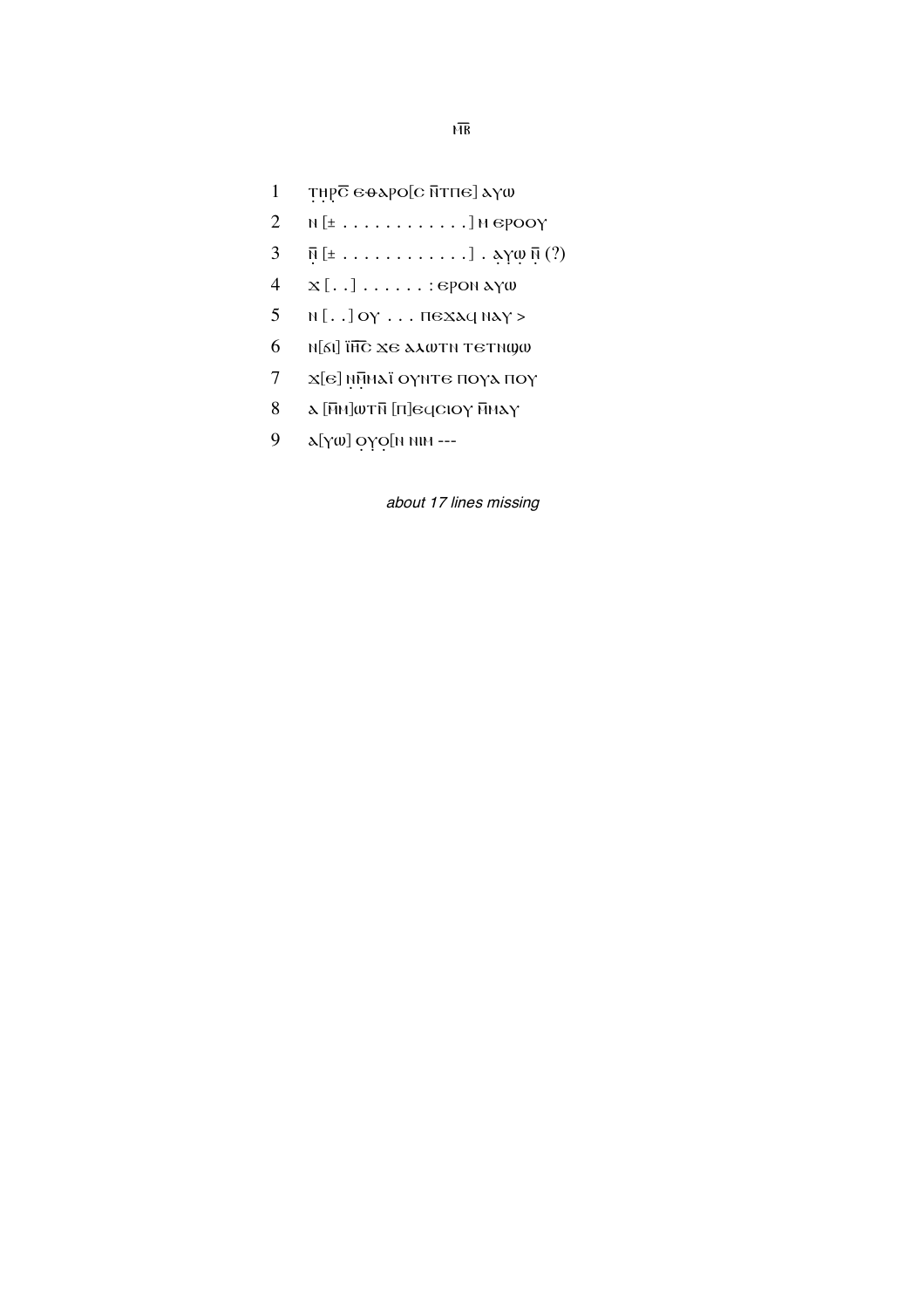| $\mathbf{1}$   | 2NT [] . [] ANA [] . NTAC                                                     |  |
|----------------|-------------------------------------------------------------------------------|--|
| 2              | п]нгн мп<br><b>GI ANGT</b> [                                                  |  |
| 3              | CHN N [ ] [ ] ï                                                               |  |
| $\overline{4}$ | $\overline{\text{poc}}$ Megelaron $\ldots$ [ $\ldots$ ] $\overline{\text{n}}$ |  |
| 5              | $C\lambda$ OYOEIIII $[]$                                                      |  |
| 6              | алла Птацеі Етсо Пппа[ра]деі                                                  |  |
| 7              | СОС МПНОҮТЄ АҮФ П[ГЄ]НОС                                                      |  |
| 8              | ЕТНАМОҮН ЕВ[0]А ХЕ [ÑqN]А >                                                   |  |
| 9              | Χω2Μ AN NT SINM [OOWE N] Tre                                                  |  |
| 10             | nea etñnay <sup>vac</sup> aa[aa ± ]                                           |  |
| 11             | ΠΕ XN ΕΝΕ2 ΝΟΛ Ε[NΕ2: ΠΕ]                                                     |  |
| 12             | хац ñбі їоүдас на[ц хе 2равв]еі :                                             |  |
| 13             | ХЄ АФ ЛКАРПОС ПЄ[ТЄ]ОҮНТАСЦ                                                   |  |
| 14             | ÑδΙ ΤΘΘΙΓΘΝΘΑ : Π[Θ]ΧΑϤ ÑδΙ                                                   |  |
| 15             | THE XE LENEY NIN NAMME CE                                                     |  |
| 16             | намоү ñбі неү†ү[х]н наі де                                                    |  |
| 17             | <b>NTOOY 20TAN ЄYЩАНХФК</b>                                                   |  |
| 18             | ЕВОА МПЕОУОЕЩ ПТИНТЕ                                                          |  |
| 19             | $\overline{p}$ Ο λγω ÑΤϾ ΠϾΙΠλλ Πω $\overline{p}$ Χ Ͼ                         |  |
| 20             | вод ймооү : неүсшма мен                                                       |  |
| 21             | семамоү <sup>vac</sup> меүтүхн де се                                          |  |
| 22             | ΝΑΤΑΝΣΟΟΥ ΑΥΦ ΝΕΘΕΙΤΟΥ                                                        |  |
| 23             | Є2РАЇ: <sup>УАС</sup> ПЄХАС ПА ЇОУДАС                                         |  |
| 24             | ХЄ ЄҮНАР ОҮ 6Є Ñ61 ПКЄСЄЄ                                                     |  |
| 25             | ПЄ ЇГЄНЄА ЇЙРФИЄ : ПЄХАС                                                      |  |
| 26             | Ñ61 ÏHC XE ОҮАТ6ОМ ПЕ >                                                       |  |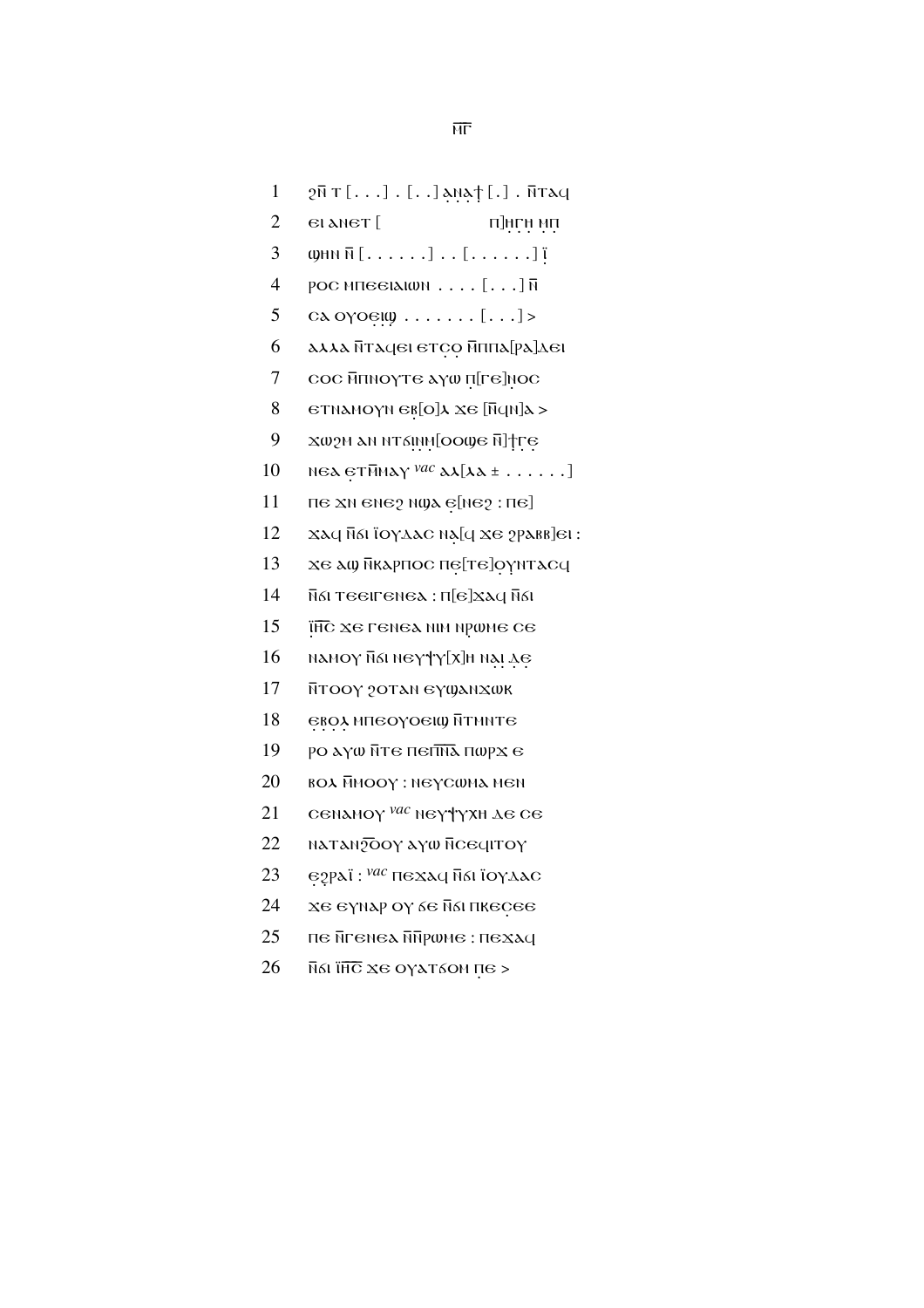- $\mathbf{1}$ **ετχο εχ<br/> ΟΥ [Π] ετ[px] Νεεχι**
- $\overline{2}$ неу[кар]пос [: тае]ї он те ее
- $\overline{3}$  $OYN$ [...]  $N$ . [ $\pm$  .....] MTITENOC
- $\overline{4}$ [ЄТХО2] М М ТСОФІ А ПФОАРТН
- 5  $[\pm]$ .] TốIX NTATAMIE PWME
- 6 П] ОНИТОС ПТЕ НЕҮТҮХН
- $\overline{7}$ [B] ωΚ Θ ΣΡ λι ΘΝ λιωΝ ΘΤ 2Ι Πωωϊ
- 8 2[AMH]N TXW MMOC NHTN
- 9  $X[6 \ldots]$  oy [...] . [.  $X[FeAOC]$
- 10  $[\pm \ldots \ldots \lambda]$ YNAMIC: NACJ NAY
- 11  $[$ ± ....  $\epsilon$ T]MMAY: NAÏ ETEPE
- 12  $.$  [ $\pm$  .....] NEGNEA ETOYAAR
- 13  $.[\pm$ .... $\epsilon$ ] $po$ ΟΥ: ΝλΪ ΝΤ $\epsilon$ ρ $\epsilon$ [ $q$ ]
- 14 **ΧΟΟΥ** [No]ι *iHC* λΟΒωΚ vacat
- 15 ΠΕΧΑ (Π) δι ΪΟΥΛΑΣ ΧΕ ΠΟΑ Π
- 16 θε ΝΤ[λ]ΚΟΦΤΝ ΕΡΟΟΥ ΤΗΡΟ[Υ]
- 17 **CWTH 2WT ON GPOI: ΔΕΙΝΑΥ**
- 18 гар еүнөб на орона: інс де
- 19 ПТЕРЕЧСФТИ АЧСФВЕ ПЕ
- 20 хад над хе азрок' кр гүнна
- 21 ΖΘ Φ ΠΜΘ ΜΝΤΙΓ (Ν) ΔΑΙΜΦΝ
- 22 **AAAA** ΦΑΧΕ ΣΦΦΚ' ΤΑΑΝΕΧΕ
- 23 ΜΜΟΚ<sup>νας</sup> ΠΕΧΑΟ ΝΑΟ ΝΩΙ ΪΟΥ
- 24 дас хе аїнау єрої 2й форо
- 25 на ере пинтснооус ина
- 26 *eHTHC*  $\overline{2}$ <sup>I</sup> ωNE EPOEI CE :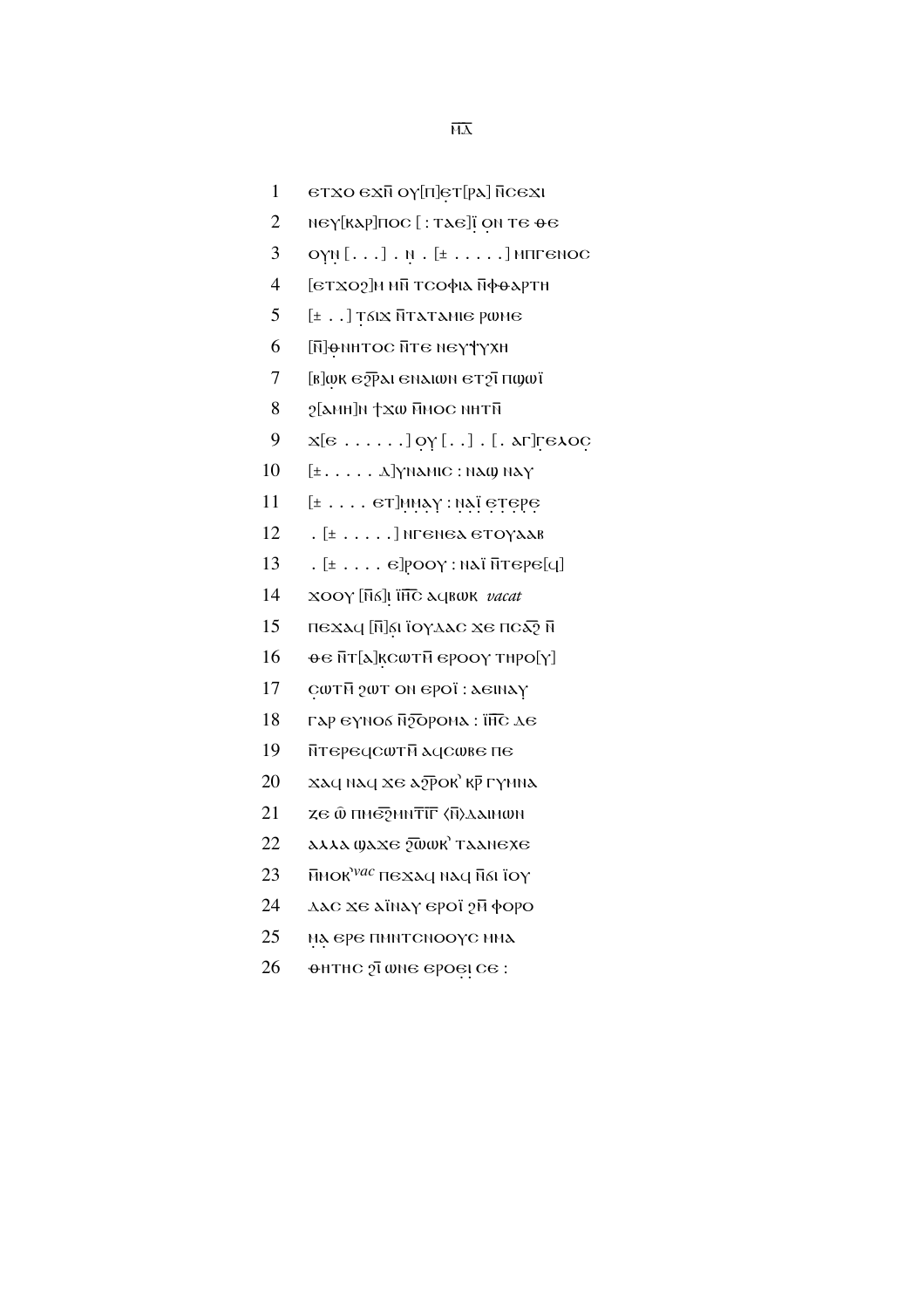| 1              | пнт [Newel Nnw]న хүш хе[l]еі он                                                                       |                           |
|----------------|-------------------------------------------------------------------------------------------------------|---------------------------|
| $\overline{2}$ | епма е [                                                                                              | ] ÑCWK                    |
| 3              | аєінау є[оунеі <sup>8</sup>                                                                           | $\int$ C $\lambda$ Y      |
| $\overline{4}$ | ω πες φι naraa naφ[φιτς] an                                                                           |                           |
| 5              | нере эйнок де йраие к[а]те                                                                            |                           |
| 6              | ερος πε λγω Νεογ<ιλτά ογ> στειτη Νογ                                                                  |                           |
| 7              | ОТЄ ПЄ Ї І ПНЄІ ЄТЇМ[ДҮ] : АҮ                                                                         |                           |
| 8              | ω 2Ν ТМНТЄ ЙПНЇ ЄР[Є ОΥ]МН                                                                            |                           |
| 9              | $\overline{a}$ . [<br>$[$ H $\omega$ $\epsilon$                                                       | $\exists$ K               |
| 10             | E                                                                                                     | $] \psi \in [] \in x \in$ |
| 11             | Π $\overline{\text{C}\text{A}2}$ θοπ $\overline{\text{T}}$ 2ω $\text{E}2\text{O}[\text{YN M}]$ Ν ΝΙΡω |                           |
| 12             | МЄ : АДОҮФОВ ПА [ЇՇ] ПЄХАД                                                                            |                           |
| 13             | ΧΕ ΑΠΕΚΟΙΟΥ ΠΑΑ[ΝΑ] ΉΜΟΚ'                                                                             |                           |
| 14             | <u> ω</u> ϊογλλ : λγω χε Γιαμπωλ                                                                      |                           |
| 15             | АН Ñ61 ПЕХПО ÑРФ[M]Є NIM                                                                              |                           |
| 16             | NeNHTON: ERWK E2OYN E                                                                                 |                           |
| 17             | пнеі Атакмау ероц хе пто                                                                              |                           |
| 18             | ПОС ГАР ЄТӢМАЎ ӢТОЦ ПЄ                                                                                |                           |
| 19             | ТОҮАРЕ2 ЕРОЧ ПНЕТОҮААВ                                                                                |                           |
| 20             | ПМА ЄТЄ $\overline{M}$ П $\overline{P}$ Н $\colon$ М $\overline{N}$ ПОО $\overline{Q}$ :              |                           |
| 21             | нар еро йнау ан оүде пе?о                                                                             |                           |
| 22             | ОΥ: λλλλ ΕΥΝΑΦΣΕ ΡΑΤΟΥ Ν                                                                              |                           |
| 23             | ОҮОӨШ НІМ 2И ПАШЛЯ НІЇ:                                                                               |                           |
| 24             | NNAFFELOC ETOYAAB : EIC :                                                                             |                           |
| 25             | 2ННТЄ ЛЕІХФ ЄРОК ПИМҮ>                                                                                |                           |
| 26             | СТНРІОН ПТИПТЄРО >>-                                                                                  |                           |

 $8$  For the restoration cf. line 17.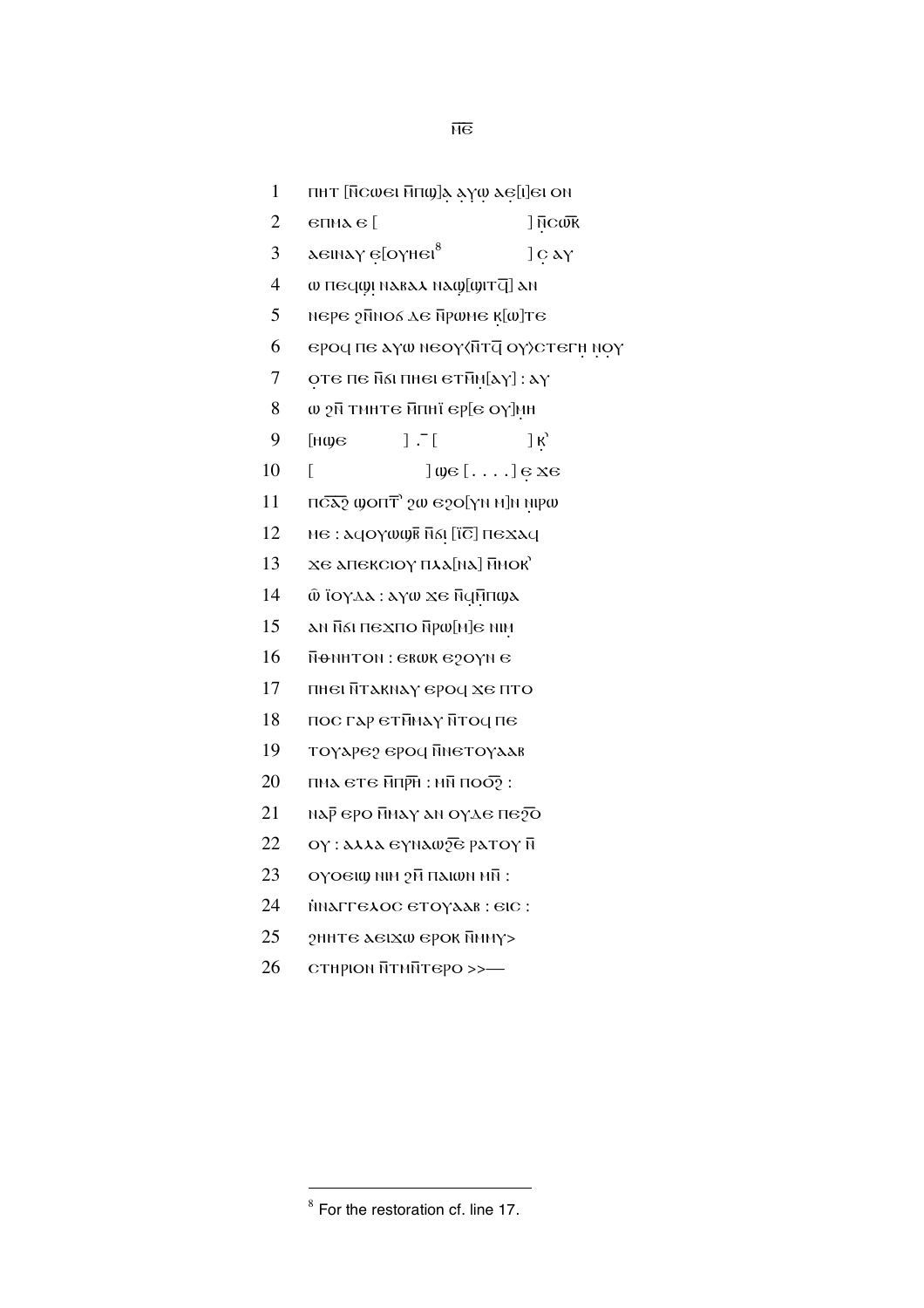| $\mathbf{1}$   | АҮШ АЇТСАВОК [ПТЄПА]АНН >                                      |
|----------------|----------------------------------------------------------------|
| $\overline{2}$ | ÑÑC[I]OY [:] λΥ[ω ± ] ΤΝΟΟΥC                                   |
| 3              | $\overline{N}$ . $[±]$ T $∈$ $ex\overline{N}$ >>               |
| $\overline{4}$ | ПМЕНТС]МООУС ННАКОН >>>                                        |
| 5              | пеха[q] ны їоудас хе пса? нн                                   |
| 6              | поте $\overline{2}$ ω паспериа $2$ үпотас                      |
| 7              | С[Є] ΝΝΑΡΧΦΝ ΑΦΟΥΦΦΕ ΝΔΙ                                       |
| 8              | ї̄С [пе]хаq наq хе аноу ñта                                    |
| 9              | $\omega$ [ $\pm$ ] $\bar{M}$ MO[K] $\chi$ [ $\epsilon$ $\pm$ ] |
| 10             | 1 line missing                                                 |
| 11             | $\epsilon$ P $[ \lambda]$ aa xe ekeumute e                     |
| 12             | каф [а20]м Ñ20Y0 Єкнау Є                                       |
| 13             | тин[тє]ро ий тесгенед                                          |
| 14             | ТНРС [: ] NAI NTEPECICOTN                                      |
| 15             | <b>εροο[γ]</b> Ναι ϊογλλο πεχλα                                |
| 16             | над хе оү пе пе боүо йта                                       |
| 17             | ΕΙΧΙΤΏ ΧΕ ΑΚΠΟΡΧΤ ΕΤΓΕ                                         |
| 18             | <b>NEA ETHMAY : АСОҮФФЕ</b>                                    |
| 19             | Ñ61 Ï <del>HC</del> ПЕХАЧ ХЕ КНАФФ                             |
| 20             | пе ймеринтіг <sup>vac</sup> дүш >>                             |
| 21             | КНАФФПЄ ЄКС 20 ТОРТ 21                                         |
| 22             | ТЙ ПКЕСЕПЕ ЙГЕНЕА АҮ                                           |
| 23             | Φ ΚΝΑΦΟΠΕ ΕΚΑΡΧΙ ΕΧΟ                                           |
| 24             | ΟΥ Π2λΕΟΥ ΝΝΕΣΟΟΥ CE                                           |
| 25             | нак'аүш (п)некктн епшшї                                        |
| 26             | >>>>>><br>>>>>><br>>>>>>>>>>                                   |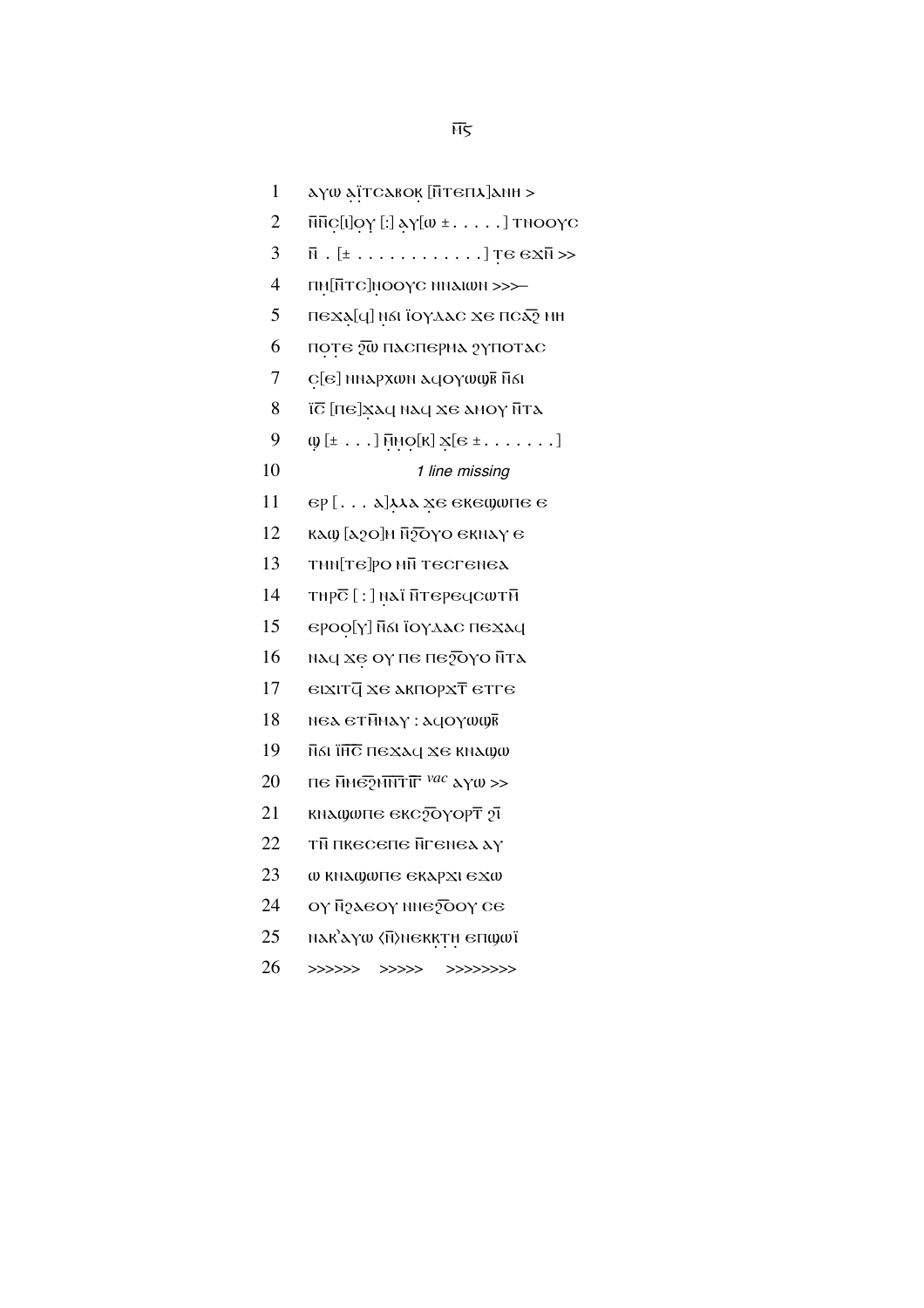| етге[нед ет]оүдав : [п]ехац |  |
|-----------------------------|--|
|                             |  |

- $\overline{2}$ ПА ПО Х Е АМО У ПТА ТС АВОК
- $\overline{3}$ **ETRE N**  $[\pm$  . . . . . . . . . . . . . . ]  $\text{TOY}^9$
- NAY ΕΡ[Ο]ΟΥ ΝΟΙ ΛΑΟ [Vac YE] ΠΡω  $\overline{4}$
- $5\overline{)}$ **ME CHOOOT** FAP NOTO VAC [YN]O6 NAI
- 6 ωΝ λγω ΟγλτλρΗΧ<sup>ζ</sup> <sup>νας</sup> ΠΕΤΕ
- $\overline{\text{M}}$ ΠΘCλλΟΥΘ sic!  $\overline{\text{N}}$ ΓΘΝΘ  $\text{Var}$  λ  $\overline{\text{N}}$ [λ]ΓΓΘ  $\overline{7}$
- 8 λος ηλγεπειμμερε [ογη]ος
- 9  $\overline{N}\Pi[\overline{N}\lambda]$  No  $\overline{Q}$ OP  $\lambda$  [T]ON [N2HT] $\overline{Q}$
- 10 ПАЇ Є[Т]Є ППЄВАЛ НА[ГГЄЛО]С >
- 11 мау вроц: оуде йп[в и]еув
- 12 ΤΟΝΥΟΠΑ ΘΑΥΟ ΠΑΡΙΑΦΙ ΤΗς
- 13 ТЕ ЕРОЧ ПЛАОУЕ [N]РАН >>>
- 14  $\lambda$ γω  $\lambda$  CO γωη $\overline{2}$  GRO  $[\lambda]$  ΜΠΜ $\lambda$  G
- 15 ΤΗΜΑΥ ΝΟΙ ΟΥΚΑΟ[Ο]ΑΘ ΝΟΥΟ
- 16 їн <sup>vac</sup> дүш пехда хе {хе} мареа
- 17 **ФОЛЕ ПО ОТАГГЕЛОС ЕТА**
- 18 ПАРАСТАСІС: АҮФ АЦЕІ ЕВОД
- 19 2Ν ΤΕΚΛΟΟΛΕ ΝΩΙ ΟΥΝΟΔ ΝΑΓ
- 20 гелос паутогеннс пноу
- 21 тє йпоуоїн душ дущи
- 22 ПЕ ЕТВНТА ПО КАКАТООУ
- 23 NAFFEAOC: EROA 2ITN KAI
- 24 δΗΠΕ: λΥΦ λΥΦΦΠΕ ΕΤΠλ
- 25 РАСТАСІС ППАУТОГЕННС:
- 26 NAFFEAOC: Vac AYW ΠΕΧΑ !:

<sup>&</sup>lt;sup>9</sup> Perhaps restore to read: NEOHIT NAGI єтє й]поу.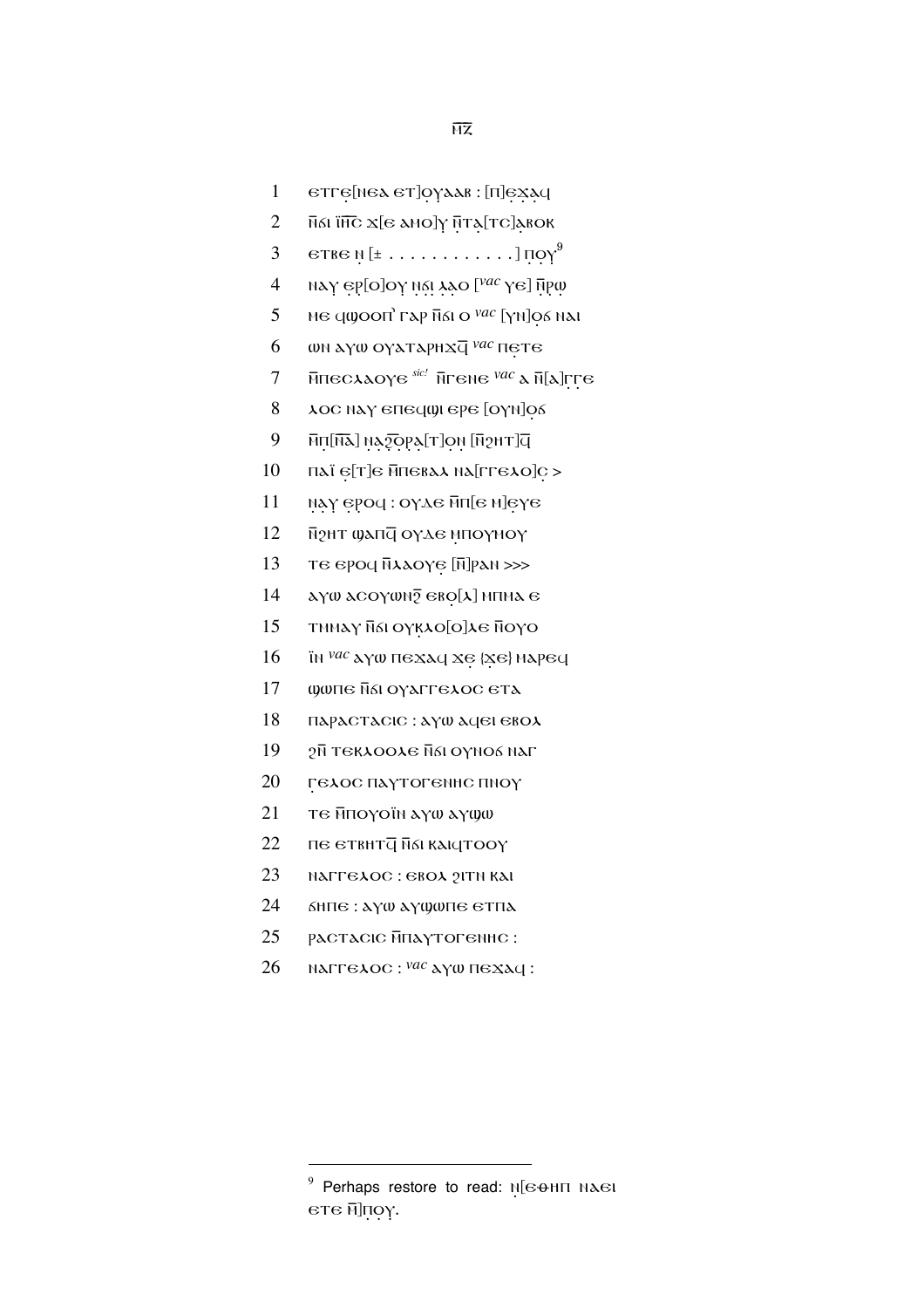- $\mathbf{1}$ на п[а]уто[геннс хе] марец
- $\overline{2}$  $\phi$ ωπ[ $\varepsilon$ ]  $\bar{\eta}$  δι. [ $\pm$ ....] λγω λευφω
- $\overline{3}$  $\Pi$  =  $[±$  ..........] OC λγω:
- $\overline{4}$ **Δ***QT*[*ΔMIO*]  $\overline{M}$ ΠΦΟΡΠ<sup>'</sup> ΜΦΦΟΤΗΡ
- $5\overline{)}$  $E[\text{Eq}]$ <sup>vac</sup>  $\bar{p}$   $E[\text{Eq}]$   $\bar{p}$   $E[\text{Eq}]$   $E[\text{Eq}]$   $\bar{p}$   $\bar{p}$
- 6 ω Πεχ <sup>νας</sup> λει χε Μαρογωωπε:
- $\overline{7}$  $\overline{\mathfrak{N}}$ [61 2]N  $^{vac}$  AFFEAOC EY $\mathfrak{y}$ M $\mathfrak{y}$ B $\mathfrak{y}$ :
- 8  $N[\lambda q : \lambda \gamma]$ ω λγωωπε πει 2π
- 9 Τ[Βλ Ν]λΤΗΠΘ: ΑΥΦ [ΠΘ]ΧΑΟ
- 10 χε [μερ] ειμωπε πδ[ι ογε]ι
- 11 ωΝ ΠΟΥΟΪΝ ΑΥΦ ΑΠΦΟΠΕ
- *<u>Δ</u>QTλ<sub>2</sub><sup>[</sup>O] <del>MΠΜΘ</del>2CNλγ N<sup><i>A*</sup>*W* 12
- 13 СТНР: [ЄР Є]РО Є2РАЇ ЄХФСІ >
- 14 ИЙ 2ПТВА НАГГЕЛОС НАТН
- 15 ΠΕ ΕΥΦΙΜΦΕ ΑΥΦ ΘΕ ΤΕ ΤΑΕΙ
- 16 **ПТАСТАМЮ ППКЕСЕЕПЕ >**
- 17 Νηλίων Μπογοΐη λγώ λα
- 18 ΤΟΥΡ ΕΡΟ Ε2ΡΑΪ ΕΧΦΟΥ ΑΥ
- 19 Φ ΑΠΤΑΜΙΟ ΝΑΥ ΠΟΝΤΒΑ ΝΑΓ
- 20 ГЕЛОС НАТНПЕ ЕТЕҮ? ҮПН
- 21 ΡΕΣΙΑ: λΥΨ ΝΕΣΗΦΟΟΠ ΝΑΙ
- 22 **АДАМАС 2N ТФОРП ЛОНПЕ**
- 23 **ПТЕ ПОҮОЇН ТАЄНЕТЕ ППЕС** sic!
- 24 λλογε ΝΑΓΓΕλος ΝΑΥ ΕΡΟΣ
- 25 2N NAI СТОҮНОҮТЕ ЕРООҮ
- 26 τηρογ χε Νογτε: λγω λα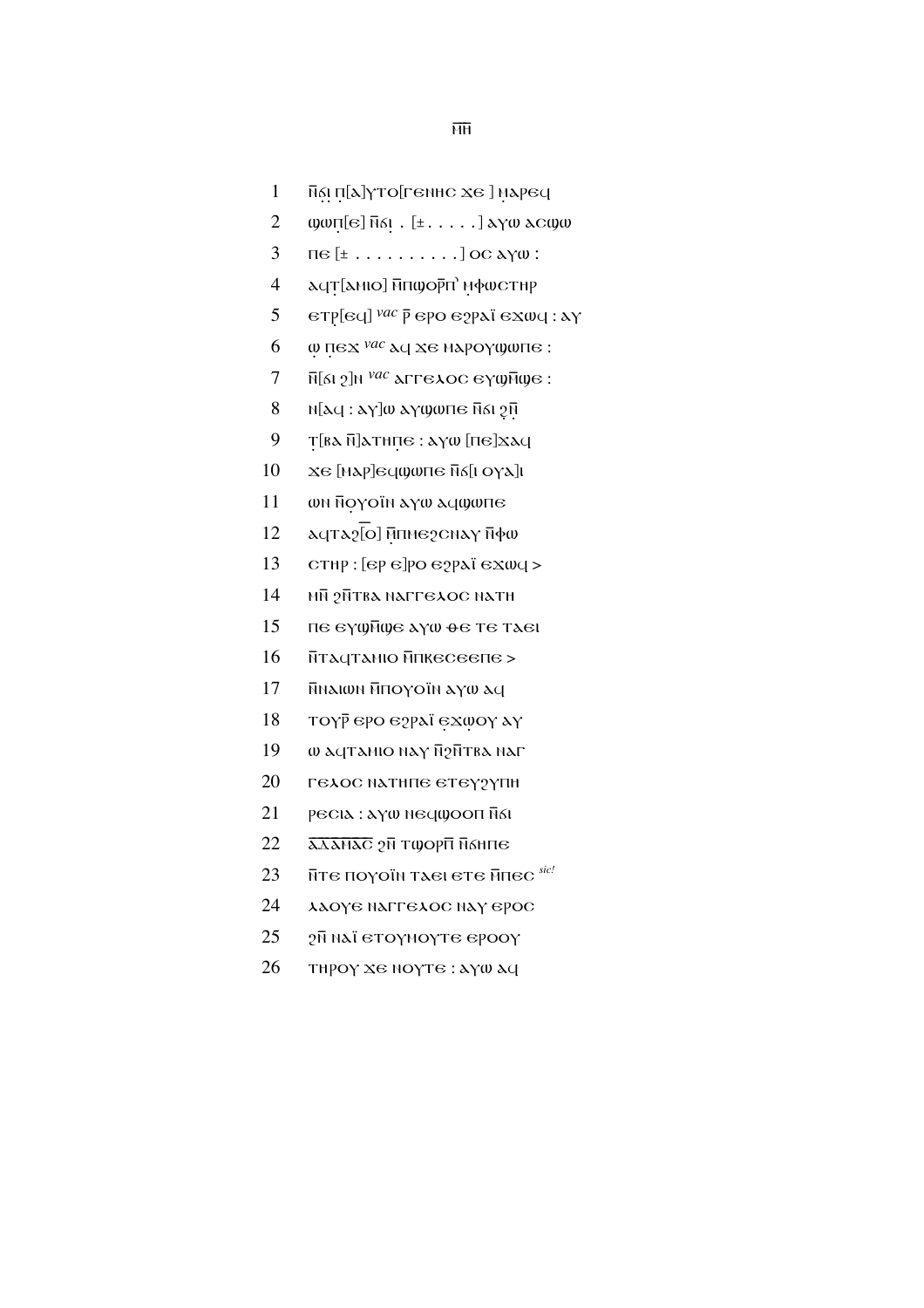$\overline{\mathsf{M}\Theta}$ 

| $\mathbf{1}$   | $\lambda \gamma \omega^{10}$ [<br>$\epsilon]$                                                                                                                                                                                                                                                                           |  |
|----------------|-------------------------------------------------------------------------------------------------------------------------------------------------------------------------------------------------------------------------------------------------------------------------------------------------------------------------|--|
| $\overline{2}$ | 1<br><b>ТЙМАҮ</b> Г                                                                                                                                                                                                                                                                                                     |  |
| 3              | Ī<br><b><i>GIKWN</i></b>                                                                                                                                                                                                                                                                                                |  |
| $\overline{4}$ | аүш ката піне нп[ееіаг]                                                                                                                                                                                                                                                                                                 |  |
| 5              | ΓΕλΟC : <sup>νας</sup> λΟΟΥΟΝΣ Τ[ΓΕΝΕλ]                                                                                                                                                                                                                                                                                 |  |
| 6              | наф <del>о</del> артос ñc̄но [± ]                                                                                                                                                                                                                                                                                       |  |
| 7              | $\overline{\text{M}}$ $\text{M}$ $\text{M}$ $\text{M}$ $\text{M}$ $\text{M}$ $\text{M}$ $\text{M}$ $\text{M}$ $\text{M}$ $\text{M}$ $\text{M}$ $\text{M}$ $\text{M}$ $\text{M}$ $\text{M}$ $\text{M}$ $\text{M}$ $\text{M}$ $\text{M}$ $\text{M}$ $\text{M}$ $\text{M}$ $\text{M}$ $\text{M}$ $\text{M}$ $\text{M}$ $\$ |  |
| 8              | <b>Ñ়¤OYT[a]qTE : . [± ]</b>                                                                                                                                                                                                                                                                                            |  |
| 9              | <b>λ</b> (ΟΥΟΝΣ ΦΟΙΘΟΝΟΙΟΥΣ)                                                                                                                                                                                                                                                                                            |  |
| 10             | Nф@CTHP 2N TLEN[EA N]A >                                                                                                                                                                                                                                                                                                |  |
| 11             | ՓѲ҄ѧҎТОС 2Ӣ ПОҮ[Ѡ]Ѡ ӢПЄ                                                                                                                                                                                                                                                                                                 |  |
| 12             | ΠΝΆ ΠΕΦΟΡΟΝ [ΟΟΥ] C ΔΕ 200                                                                                                                                                                                                                                                                                              |  |
| 13             | ΟΥ Πφω[C]ΤΗΡ λ[YO]YON2·                                                                                                                                                                                                                                                                                                 |  |
| 14             | <b>T</b> ξ ΘΒΟλ ΠφωCTHP 2N TΓE                                                                                                                                                                                                                                                                                          |  |
| 15             | неа нафөартон [2]и поү                                                                                                                                                                                                                                                                                                  |  |
| 16             | ωω hπεπηλ χε εγεωω                                                                                                                                                                                                                                                                                                      |  |
| 17             | πε Ñδι τεγμπε цογ επογλ                                                                                                                                                                                                                                                                                                 |  |
| 18             | λγω πεγειωτ πε πηλτ                                                                                                                                                                                                                                                                                                     |  |
| 19             | СНООУС НАКОН НЕПИНТ                                                                                                                                                                                                                                                                                                     |  |
| 20             | СΝΟΟΥС ΜΦωСТΗΡ λΥω                                                                                                                                                                                                                                                                                                      |  |
| 21             | KATA AIWN NIM COOY NOY                                                                                                                                                                                                                                                                                                  |  |
| 22             | PANOC XE EYEQWΠE ÑδL                                                                                                                                                                                                                                                                                                    |  |
| 23             | ФДЕСНООУС НОУРАНОС:                                                                                                                                                                                                                                                                                                     |  |
| 24             | мпефдесмооүс йффстнр                                                                                                                                                                                                                                                                                                    |  |
| 25             | аүш ката поүа поүа >>:                                                                                                                                                                                                                                                                                                  |  |

 $10$  This word is probably to be regarded as repeated due to dittography, cf.  $\lambda \gamma \omega$  at the end of page 48.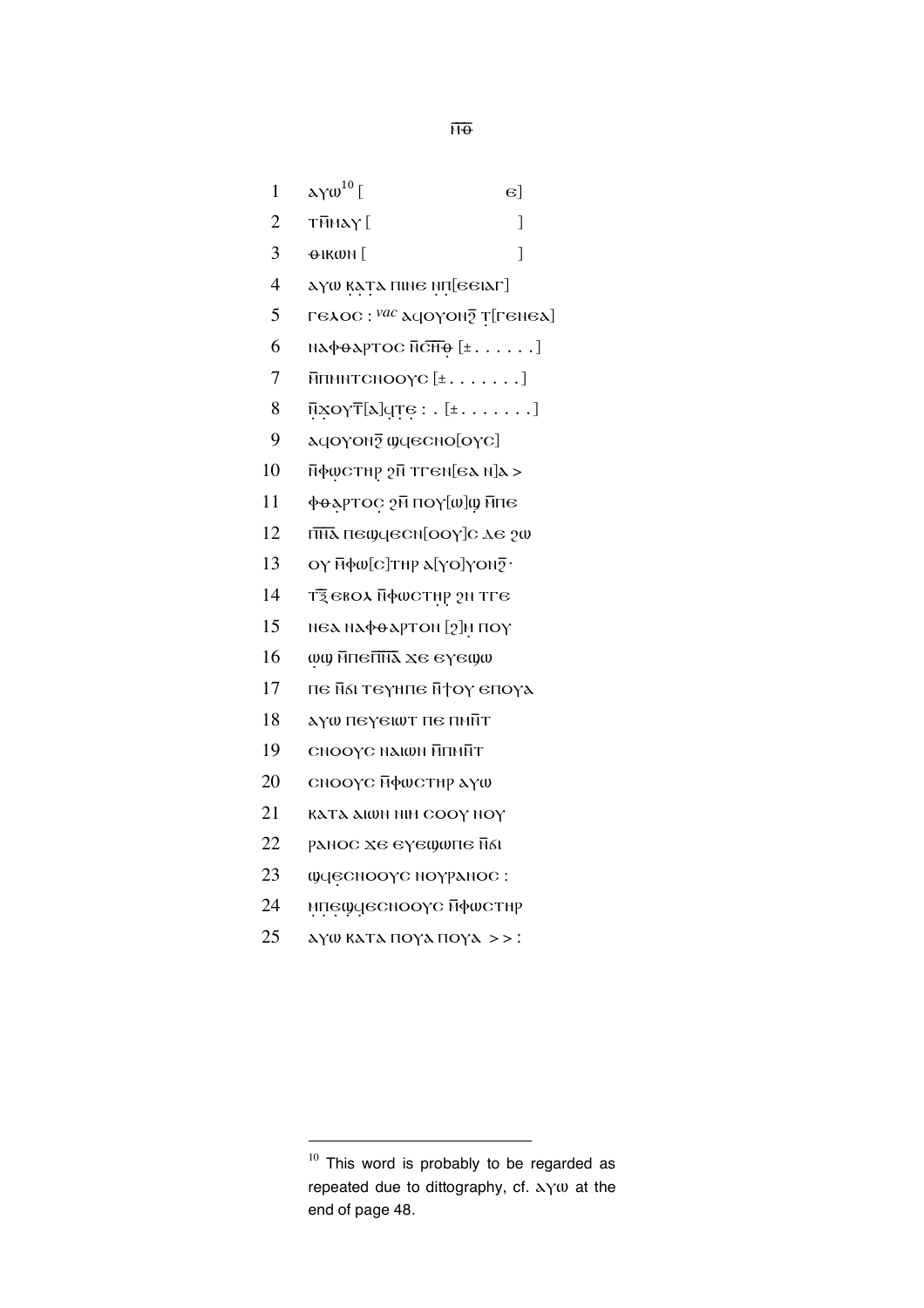- $\mathbf{1}$ [ММООУ ТОУ ПСТ] ЕРЕФИА
- $\overline{2}$  $[xe$   $e$  $y$  $e$  $y$  $w$  $n$  $e$  $]$  $N$  $N$  $T\overline{z}$ :
- [N C T E P E W N  $\pm$  . . . ] o γ<sup>11</sup>  $\lambda$  γ  $\uparrow$  $\overline{3}$
- $\overline{4}$ [ΝΑΥ ΟΥ] ΕξΟΥ ΟΙ Α ΜΠ ΟΥΜΝΤ
- $5\overline{)}$ [НОБ Н]СТРАТІА НАГГЕЛОС Н
- 6 [АТНП]Є Є УЄОО Ү И ПО Ү Ф П
- [ $\psi$ е..] де<sup>12</sup> 2NП арфенос>  $\overline{7}$
- 8 [ΟΝ ΗΠ] Ν εγείο ΟΥ ΜΝ ΟΥ
- 9 [ФИФ] МАК ТНРОТ МИ
- 10 м[о]урамос ий меу[с]тере
- 11 ФИА [: ] ПИННФЕ ДЕ ПЛАТИОТ
- ετιμ[λ]γ: εψλγμογτε ε 12
- рооү [х]е космос хе те > 13
- 14 φθΟΡΑ [Ε] ΒΟΛ 2ΙΤΝ ΠΙΦΤ
- 15 мм пеффесмоотс мфф
- 16 СТНР ЄТНЕМАСІ: ППАУТО
- 17 гемно ми педфаесио
- 18 ΟΥΟ ΠΝΑΙΦΝ: <sup>vac</sup> ΠΑΙ ΝΤΑΟ
- 19 ОҮФН2 ЄВОА П2НТ ЧА
- 20 пфрп нроме: мн мед
- 21 дүнаміс нафоартон:
- 22 ΠλίωΝ ΔΕ ΝΤΑΦΟΥΦΝΣ Ε
- 23 ВОЛ НА ТЕСТЕНЕЛ ПАЇ Є
- 24 тере тънпе итеги[ω]сьс
- 25 ПОНТА МА ПАГГЕДОС
- 26 εψλγμογτε ερος χε

<sup>&</sup>lt;sup>11</sup> Restore to read:  $\overline{N}TOJOY$  or: THP $JOY$ .

<sup>&</sup>lt;sup>12</sup> Probably to be restored to read:  $2O$ ] $\triangle$ e

 $(for 2O]TE$ ).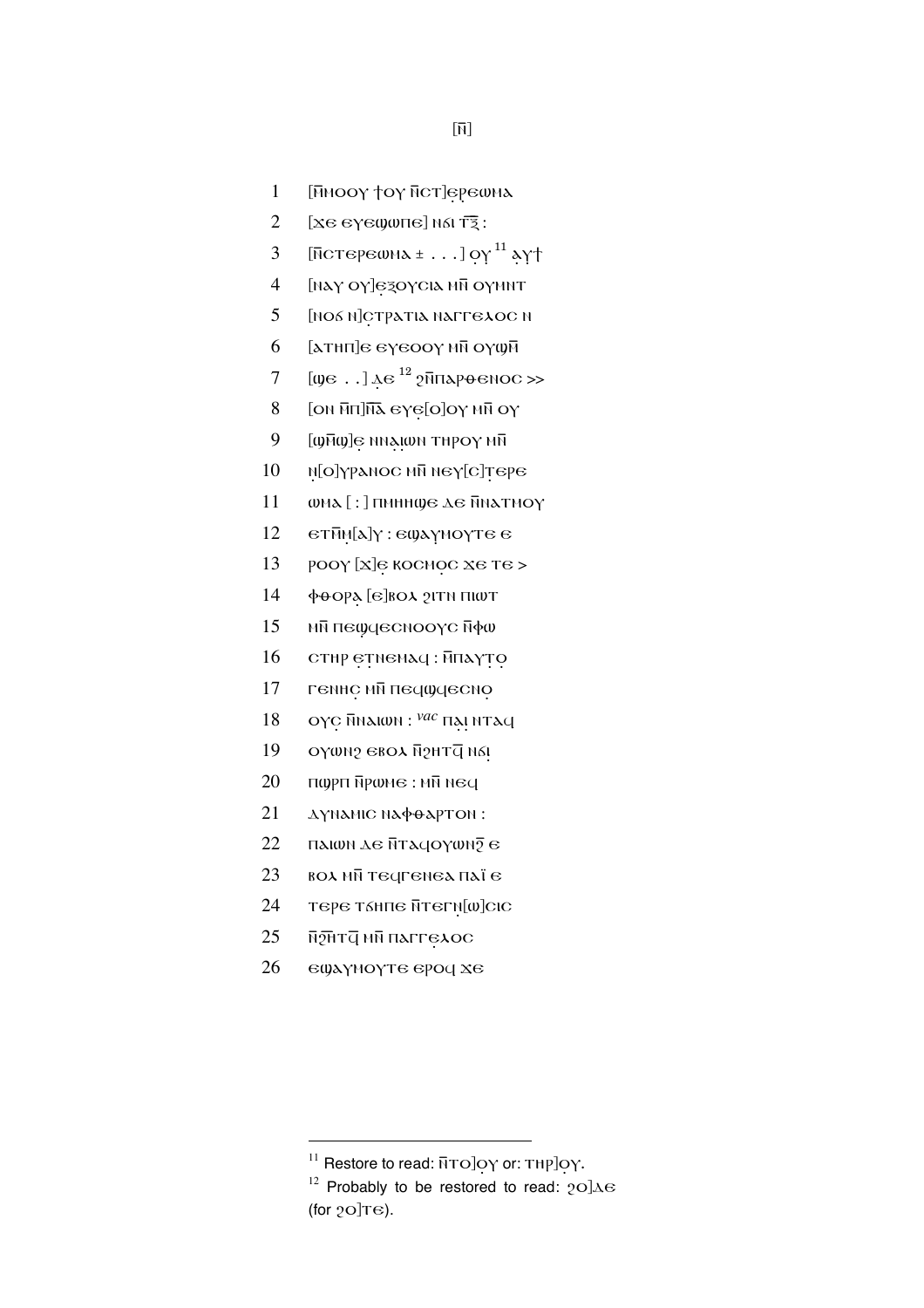$[\overline{\mathtt{NA}}]$ 

| $\mathbf{1}$   | $\overline{H\lambda}$ vac . [               | 1   |
|----------------|---------------------------------------------|-----|
| $\overline{2}$ | MN <sup>vac</sup> [                         | λIJ |
| 3              | ωn [                                        | мÑ1 |
| $\overline{4}$ | ñc <sup>vac</sup> а наї пехаq ñб[і ]        |     |
| 5              | хє <sup>vac</sup> нароүшипе пі[бі нпт]      |     |
| 6              | сн <sup>vac</sup> ооүс наггедос : [еүp̄ е]  |     |
| $\tau$         | ро <sup>vac</sup> ЄХН пехаос иН а[иНте (:)] |     |
| 8              | λγώ eic 2hhte λαο[γωn2 e]                   |     |
| 9              | ВОХ ЛТВИПЕ ЛВІ ОУД[ГГЕЛОС]                  |     |
| 10             | ϾϷϾ [Π]ϾϤϨϘͺϢΟϒΟ ΚΡ[ϢϺ] ϾΒΟ <del>Λ</del>    |     |
| 11             | ⊔ederie γe e[d]xo[δ]ѝ <u>и</u> crod         |     |
| 12             | еоүñтаq ймау м[оүр]ан хе не                 |     |
| 13             | врω єтє паєі пє [ñт]аү2єрмн                 |     |
| 14             | неүе ймоq хе ап[ос]татнс                    |     |
| 15             | 2ÑКООҮЄ ДЄ ХЄ Ї[дД]ДАВАѠ <del>О</del>       |     |
| 16             | аүш он акаіаггед[о]с еі евод                |     |
| 17             | [2]N T6HNE XE CAKAAC NEBPW                  |     |
| 18             | 6[e] аqтамю Ñсооү nаггелос                  |     |
| 19             | аүш сақлас етпарастасіс                     |     |
| 20             | аүш наї аүхпо йинтсно                       |     |
| 21             | оүс наггедос эн ипноүе                      |     |
| 22             | λγω λγχι noγmepoc <del>c</del> πογλ         |     |
| 23             | 2Ñ ЙПНОҮЄ : АҮѠ ПЄХАҮ Ñ                     |     |
| 24             | 61 ПИЙТСНОО <del>Y</del> C НАРХФН           |     |
| 25             | ий пинтснооус наггедос                      |     |
| 26             | хє нарє поуа поуа йнотй                     |     |

 $27$  >>>>> > > > > >>>>> > >>>>>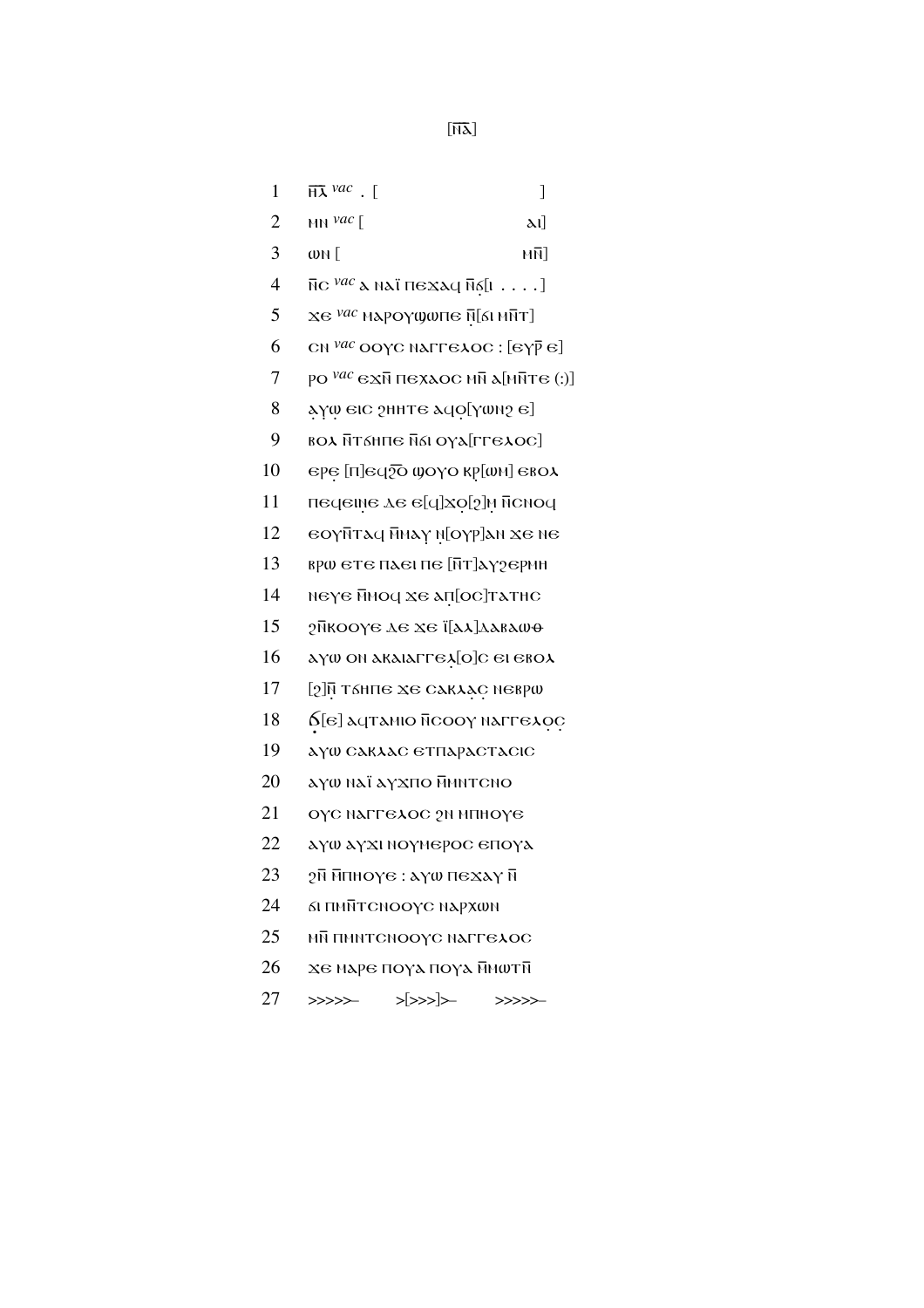$[\overline{\text{NB}}]$ 

| $\mathbf{1}$   | ſ<br>]. $\sqrt{vac}$ $\overline{\text{N}}$ C $\in$                              |
|----------------|---------------------------------------------------------------------------------|
| $\overline{2}$ | ſ<br>г $\in$ ] <sup>vac</sup> nea                                               |
| 3              | ſ<br>]ęñ:                                                                       |
| $\overline{4}$ | [± ] ኢΓΓϾλΟC : ΠϢΟ <sup>νας</sup> ΡΠ <sup>`</sup>                               |
| 5              | [ΠЄ C]Η <del>θ</del> <sup>νας</sup> ΠΕΤΕΨΑΥΝ <sup>νας</sup> ΟΥ                  |
| 6              | [ТЄ Є]РОЧ ХЄ ПЄ $\overline{\text{xc}}$ : ПМ $^{vac}$ Є $\overline{\text{2}}$    |
| $\tau$         | [сна]ү пе <del>зариаото</del> е <sup>vac</sup> те                               |
| 8              | $[\ldots \ldots] \ldots [\ldots] \ldots \in \mathbb{C}$ . The <sup>vac</sup> 2: |
| 9              | [WOMN]T ПЕ ГАЛЛА: ПМЕ?                                                          |
| 10             | <b>QTOOY ПЄ ЇШЕНА: ПМЕ?</b>                                                     |
| 11             | †ογ [п]е адинаюс : наеі                                                         |
| 12             | не п†[о]ү ӣтаүр еро ехñ                                                         |
| 13             | амнт[є : ] аүш ñшорп єхñ                                                        |
| 14             | пехао[с] : <sup>vac</sup> тоте пехаq нај                                        |
| 15             | САКЛА[С] ППЕЦАГГЕЛОС ХЕ :                                                       |
| 16             | нарн <sup>vac</sup> таніо ноурфне [ка]                                          |
| 17             | ΤΑ ΠΙΝΕ ΑΥΦ ΚΑΤΑ ΘΙΚΦ[Ν]                                                        |
| 18             | йтооү де аүпласса на <del>ла</del> й                                            |
| 19             | аүш тецс $\bar{z}$ іме е $\overline{\gamma}$ 20 ешаү                            |
| 20             | МОҮТЄ ДЄ ЄРОС 2Ӣ ТЬ́НПЄ                                                         |
| 21             | ХЄ <del>ZWH</del> <sup>vac</sup> QPaï Гар 2H ПЄЄІ                               |
| 22             | ран ере Пгенеа тнроу ші                                                         |
| 23             | не ñсwq : аүw поүа поүа                                                         |
| 24             | ймооү семоүте ерос                                                              |
| 25             | Ñнеїран : [Са]каа де йп∂                                                        |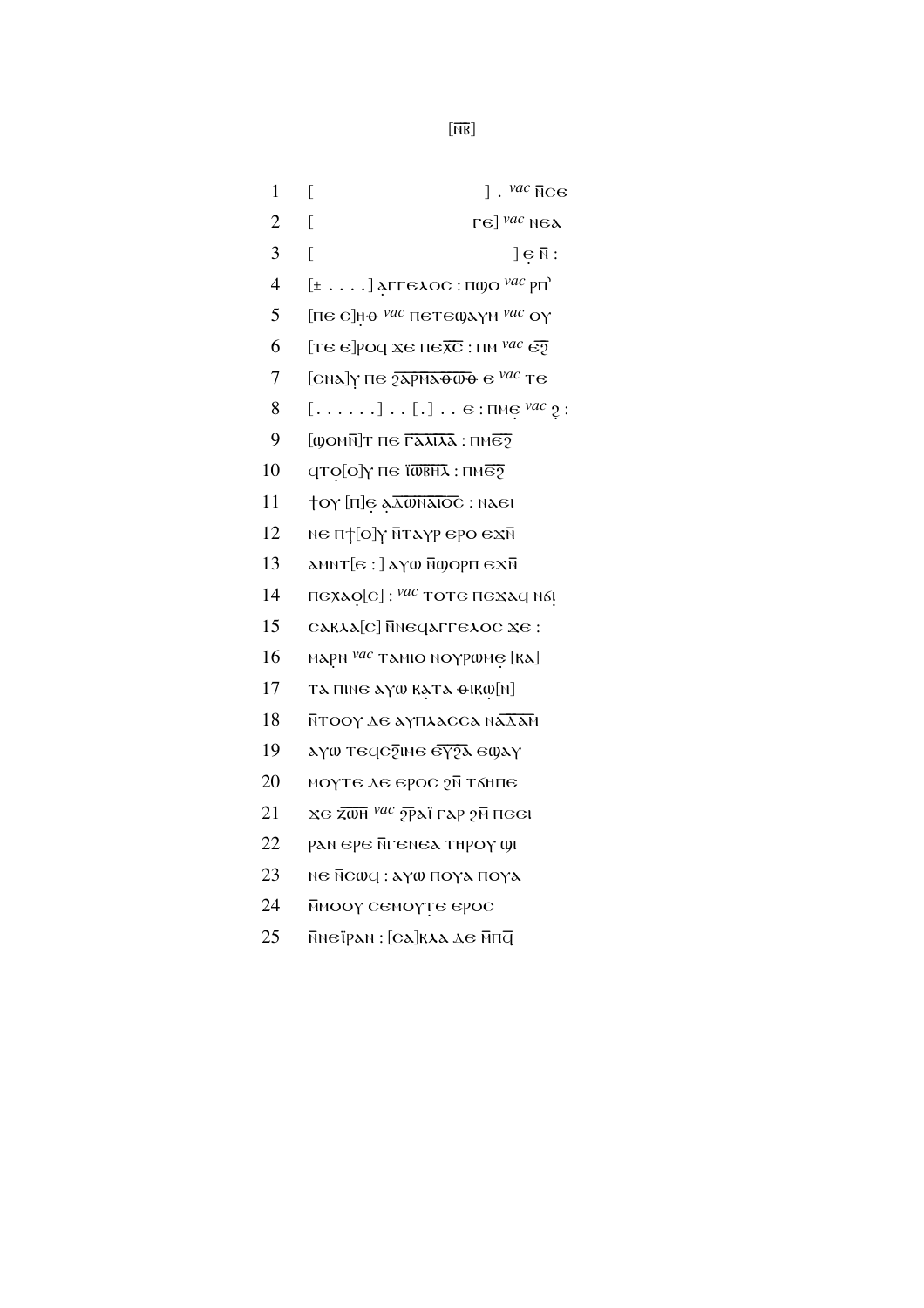$[\overline{\text{N}\Gamma}]$ 

| $\mathbf{1}$   | 1<br>ογες [ca2ne                                |
|----------------|-------------------------------------------------|
| $\overline{2}$ | 1<br>еімн[ті                                    |
| 3              | 1<br>йген[ед                                    |
| $\overline{4}$ | $T\lambda \in I \ldots []$ . [<br>l             |
| 5              | λγω πεχλς nag ñδι π[apxωn]                      |
| 6              | XE EPE ΠΕΚωΝΣ ΦωΠ[Ε ΝΑΚ]                        |
| 7              | ÑОҮОЄIϢ ϺÑ NЄҞϢḤ[PЄ : >>>]                      |
| 8              | ΪΟΥΛΑΣ ΔΕ ΠΕΧΑ ΠΪΙΣ [ΧΕ ΟΥ]                     |
| 9              | ΠΕ ΠΕ2ΟΥΟ ΕΤΟΝΑΦΝ $[2\!\succ ]$                 |
| 10             | ма́ [п]ром[е] : <sup>уас</sup> пехаq [м͡ҕɪ] їнс |
| 11             | хе а?рок' кр [ϣ]пнре [х]е адам                  |
| 12             | ΝΝ ΤΕΟΓΕΝΕλ ΝΤ[λ]ΟΧΙ ΠΕΟ                        |
| 13             | ΟΥΟΘΙΨ {2Ν ΟΥΗΠ[Є]} 2Ν ΠΜΑ                      |
| 14             | йтаqхı йтєqмн[тє]ро й ≻                         |
| 15             | 2ΗΤ $\overline{c}^{sic/13}$ 2Ν ΟΥΗΠΕ ΜΜ ΠΕ:ΑΡ   |
| 16             | χωη : πεχλα n6ι ϊ[o]γλλc ñιc                    |
| 17             | [x]є фаппа промє моу : пє                       |
| 18             | ХАС НАГІНС ХЕ ФЕ ТЕ ТАЕІ                        |
| 19             | ÑΤ <del>λ</del> ΠΝΟΥΤΕ ΟΥΕ2 CA2NE               |
| 20             | йм <del>іханд</del> є† йнегіна нн               |
| 21             | ршме нау еушише епеу                            |
| 22             | QAN : ПНО6 ДЕ ÑТА(QYE2                          |
| 23             | са2не (е)гавріна е† пнеппа                      |
| 24             | <u>ИТНО6 ИГЕНЕА НАТРРО</u>                      |
| 25             | пепна ин те†үхн етве                            |
| 26             | пдегере пк[ес]епе нне†үхн                       |

 $^{13}$  Read:  $\overline{N}$ 2HT $\langle \overline{q} \rangle$ .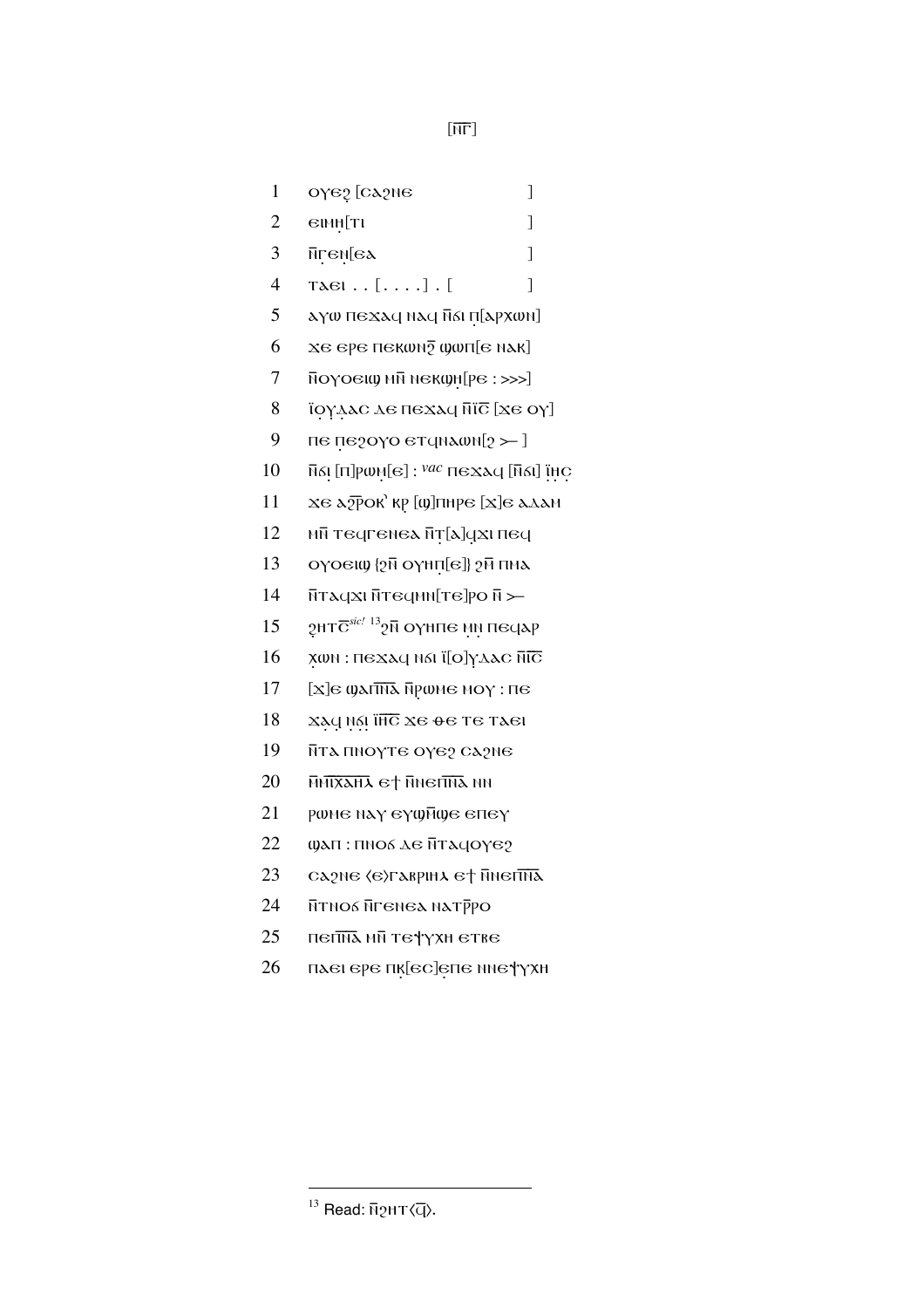$[\overline{\texttt{N}}] \overline{\Delta}$ 

| 1              | ſ<br>] τοογ                                                                    |  |  |
|----------------|--------------------------------------------------------------------------------|--|--|
| 2              | ſ<br>] σγοϊκ                                                                   |  |  |
|                |                                                                                |  |  |
| 3              | ſ<br>$] . [.]$ oc                                                              |  |  |
| $\overline{4}$ | ſ<br>$\mathbf{e} \dots \mathbf{e} \mathbf{x}$ [] $\mathbf{e}$ кωт $\mathbf{e}$ |  |  |
| 5              | ] . ПНА Н2НТТНУТН:<br>ſ                                                        |  |  |
| 6              | ] ΤÑΤΡϾϤΟΥΦ $\overline{\mathfrak{d}}^{14}$ 2N ΤϾϾΙ<br>ſ                        |  |  |
| $\overline{7}$ | $[$ Cap $]$ રૂ : 2N Nenea Nate                                                 |  |  |
| 8              | [λος : ] πηογτε λε γατ[þ]εγ                                                    |  |  |
| 9              | [† т]єгнωсіс надам м[н] не                                                     |  |  |
| 10             | T[NE]MẠC  QĪN[A X]E NEYP XOEIC                                                 |  |  |
| 11             | ͼϼοο[γ] Ñδι N[ͼ]ϼωογ ӢΠͼ                                                       |  |  |
| 12             | ХАОС МІ ДАМПТЄ:                                                                |  |  |
| 13             | їоүдас [де] пехад н{I}їнс хе                                                   |  |  |
| 14             | Єүнар [о]ү бе ñбl ñг⟨ен⟩еа єтñ                                                 |  |  |
| 15             | маү : [ <sup>vac]at</sup> пехаq ñбі ї <del>н</del> с                           |  |  |
| 16             | ХЄ АЛНОФС ТХФ ПИОС НН                                                          |  |  |
| 17             | ΤΝ ΧΕ ΝΟΙΟΥ ΕΥΧΦΚ ΕΒΟ[λ]                                                       |  |  |
| 18             | ехй наеі тнроу 20тан де                                                        |  |  |
| 19             | <b>Ε</b> ( <b>WANXWK EBOA NNEQOY</b>                                           |  |  |
| 20             | ΟΘΙΨ ΠΤΑΥΤΟΨΟΥ ΝΑΟ Π                                                           |  |  |
| 21             | δΙ CARAAC QNHY ÑδΙ ΠΕΥ2ΟΥ                                                      |  |  |
| 22             | еіт ÑСІОҮ МÑ ÑГЄNЄА :                                                          |  |  |
| 23             | аүш нентаүхооү йсе                                                             |  |  |
| 24             | ХОКОҮ ЄВОЛ: ТОТЄ СЄНА                                                          |  |  |
| 25             | порнеуе 2ñ паран ауш                                                           |  |  |
| 26             | <b>ÑC</b> ϾϺΟΥΟΥ[T] NNϾϒϢΗΡϾ                                                   |  |  |
|                |                                                                                |  |  |

<sup>&</sup>lt;sup>14</sup> Perhaps restore to read: [NTλ(TE)]TN-.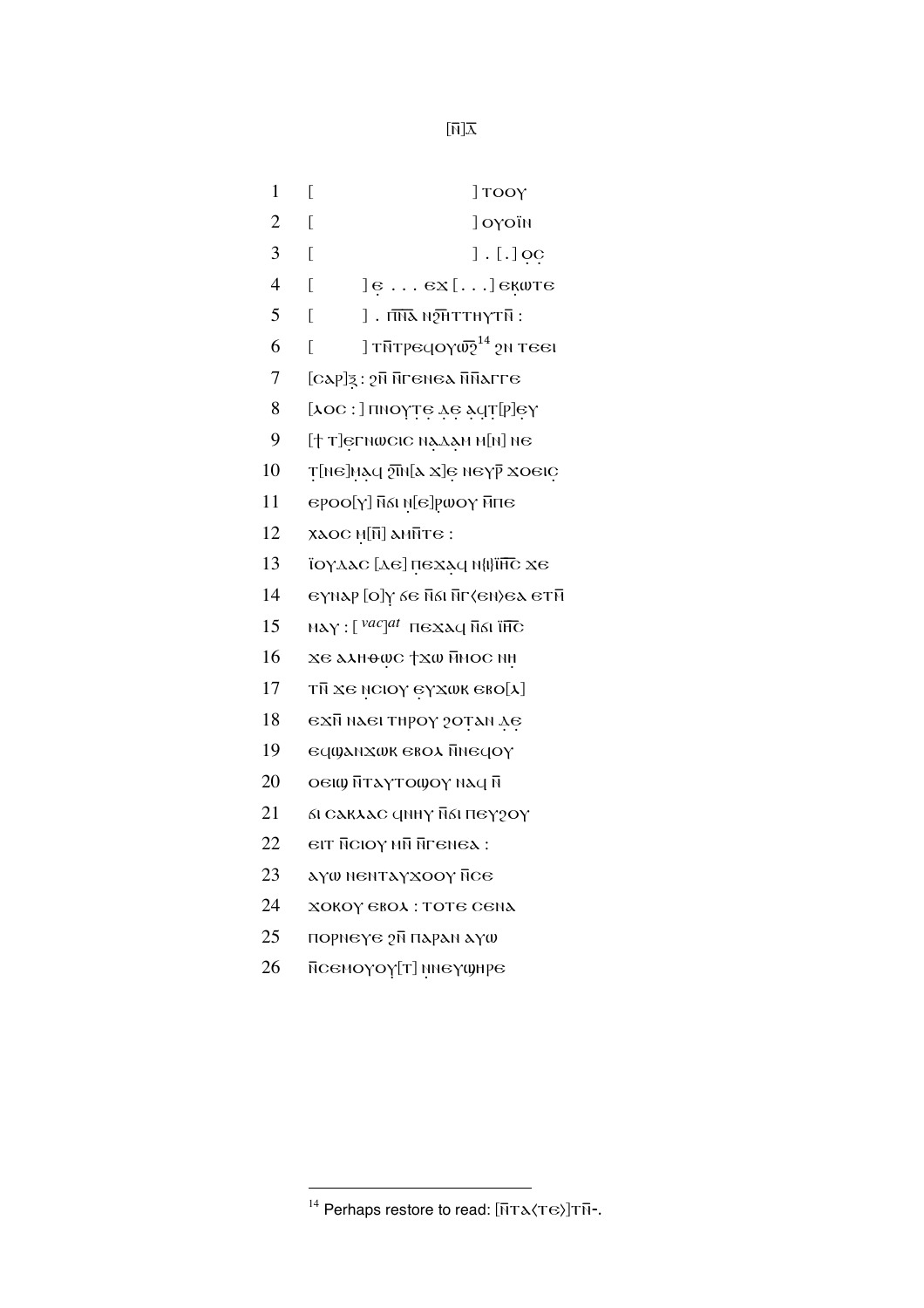$\begin{array}{c} \end{array}$  $\mathbf{1}$ αγω η[ $ce$  $\overline{2}$  $αγω$  ϻ [  $\mathbf{I}$  $\overline{3}$  $\mathbf{I}$  $[.] .  $HY[$$  $\overline{4}$ 5  $\sqrt{6}$ about 5 lines missing  $\overline{7}$ 8 9  $\ldots$  PO  $\ldots$  P  $\ldots$  [ ] NITAPAN 10 **λγω** {**λγω**} qn**λ**pe [ ] πεκαιογ 11 **EXN ΠΜΕ ΜΝΤ ΓΙ ΤΟΜΙΤΟΥ ΠΑΙ ΤΟ** 12 **MNNCWC AG AQ[CWB]G NÃI IHC** 13 [ΠΕΧ]λΟ Ν[δι ΪΟΥΔΑΟ] ΧΕ ΠΟλ? 14  $\mathbf{L}$ ] λισγω 15  $[$   $\overline{w}$   $\overline{w}$   $\overline{w}$   $\overline{w}$   $\overline{w}$   $\overline{w}$   $\overline{w}$   $\overline{w}$   $\overline{w}$   $\overline{w}$   $\overline{w}$   $\overline{w}$   $\overline{w}$   $\overline{w}$   $\overline{w}$   $\overline{w}$   $\overline{w}$   $\overline{w}$   $\overline{w}$   $\overline{w}$   $\overline{w}$   $\overline{w}$   $\overline{w}$   $\overline{w}$  16 [BE NCWT]Ν Δ[N : AA] AA NCA TEΠΑΑ ин инсіол х[є] цеегсоол и 17 18 сю плана ни пестро но 19 ΧΕΜΙΟΤΗΣ ΑΥΦΙΝΑΪ ΤΗΡΟΥ ΟΕ 20 натако ий неуктісна: 21 їоудас де пехац Пінс хе 21 еу 22 **МАР ОҮ ПА МЕПТАҮХФКИ >** 2П ПЕКРАН: vacat 23 24 пехад на не хе алноше + 25 Χω ΜΜΟ [C ΝΑΚ] ΧΕ ΠΕΕΙΧωΚΗ

 $\overline{\text{NE}}$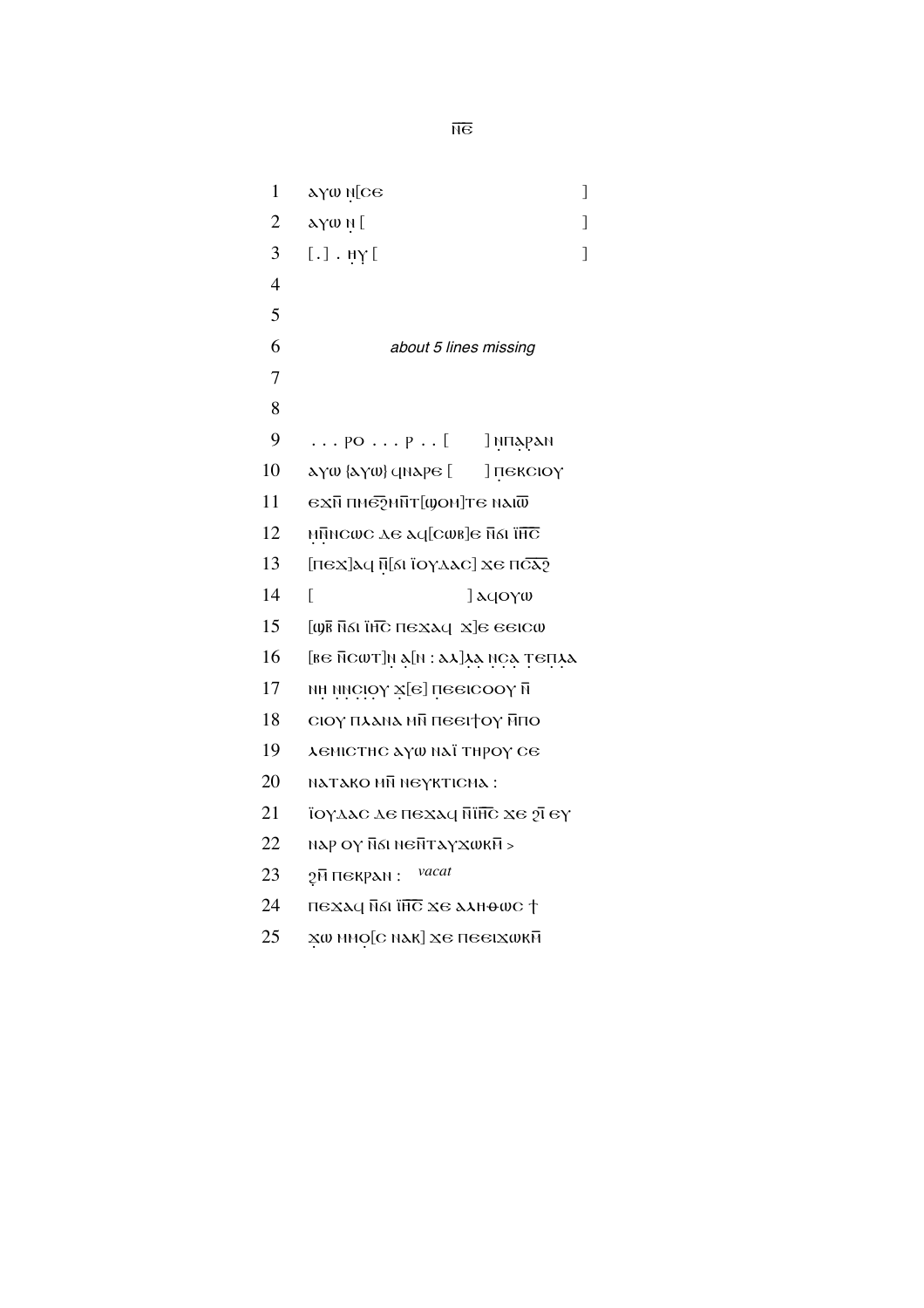| $\mathbf{1}$   | E<br>] паран                                                                   |  |
|----------------|--------------------------------------------------------------------------------|--|
| $\overline{c}$ | Ĺ<br>$]$ MH $>>$                                                               |  |
| 3              | $]\bar{M}[\ldots]$<br>E                                                        |  |
| $\overline{4}$ |                                                                                |  |
| 5              |                                                                                |  |
| 6              | about 5 lines missing                                                          |  |
| $\overline{7}$ |                                                                                |  |
| 8              |                                                                                |  |
| 9              | $\ldots$ O $\,.\,$ [± $\ldots\ldots\ldots$ ] $\in$ (0 [ $\ldots$ ]             |  |
| 10             | MOY [± ] o . ε εροϊ : <sup>vacat</sup>                                         |  |
| 11             | алнөшс [†х]ш ймос нак' їоү                                                     |  |
| 12             | да хе н[етт]але өүсіл езраї                                                    |  |
| 13             | $NCaKa[C \pm \ldots \ldots N]O\gamma T[\epsilon \ldots]$                       |  |
| 14             | 1<br>xe n2 [                                                                   |  |
| 15             | $\overline{\mathbb{Z}}$ N $\overline{\mathbb{N}}$ $\overline{\mathbb{Z}}$<br>1 |  |
| 16             | $poy$ . [.]. [<br>$\overline{1}$                                               |  |
| 17             | <b>2</b> ωв иім e[\S]OO\ иток                                                  |  |
| 18             | де кнар 20ү0 ерооү тн                                                          |  |
| 19             | роү праме гар етр фо                                                           |  |
| 20             | реі ймоєі <sup>vac</sup> кнар <del>о</del> үсіасе                              |  |
| 21             | ЯМОД НАН АПЕКТАП ХІСЕ                                                          |  |
| 22             | <b>λΥ</b> ω ΠΕΚΔ <b>ωΝΤ</b> λΟΜΟΥ?                                             |  |
| 23             | <b>ΑΥ</b> ω ΠΕΚΟΙΟΥ ΑΠΧωΒΕ ΑΥ                                                  |  |
| 24             | W ΠΕΚ2ΗΤ λ[(JAMA2]TE >>>>>>                                                    |  |
|                |                                                                                |  |

 $\overline{\text{NC}}$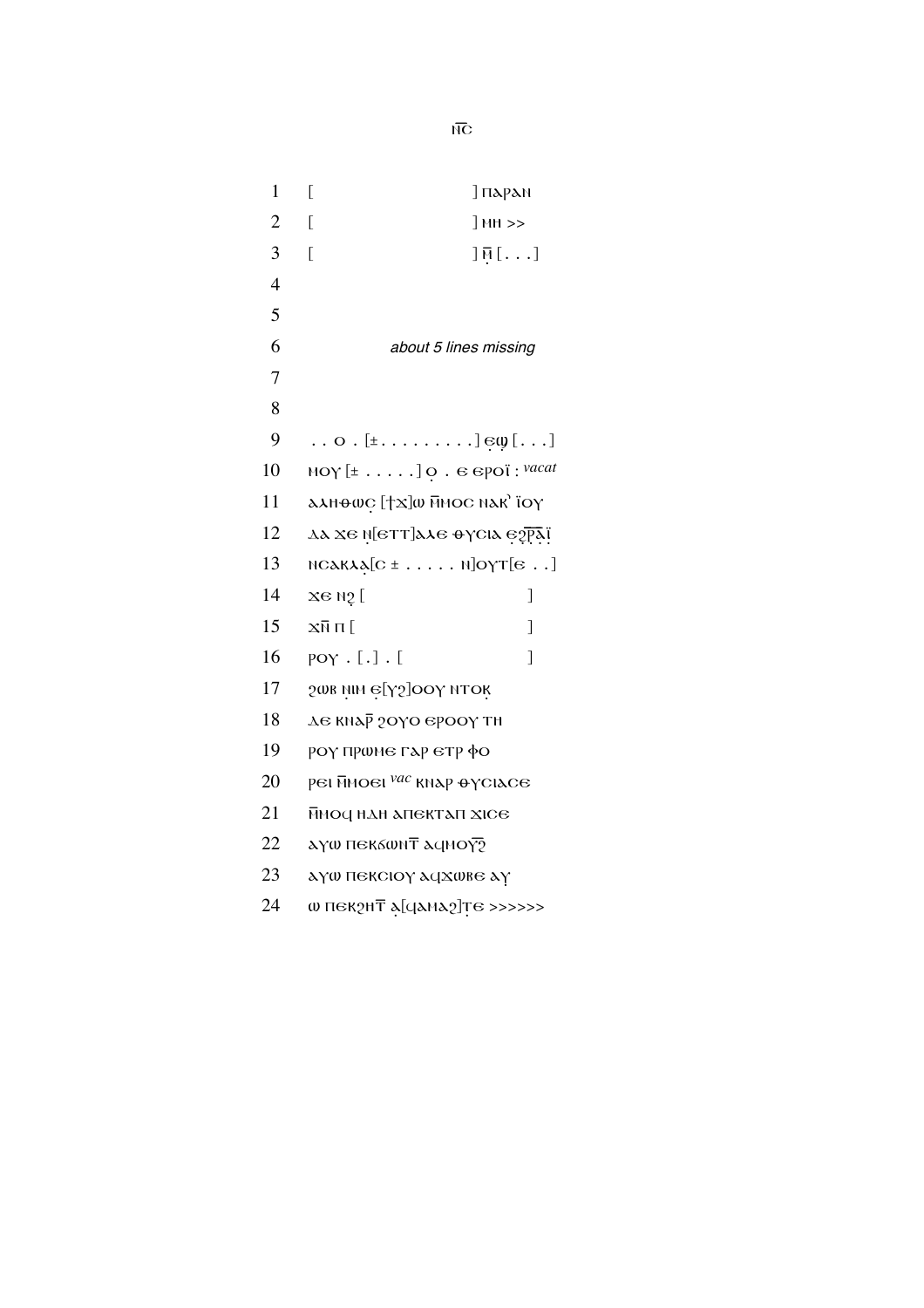| $\mathbf{1}$   | алнө[wc †хω ñмос нак хе] нек                       |  |  |
|----------------|----------------------------------------------------|--|--|
| $\overline{2}$ | 2хео[ү<br>$\frac{1}{2}$                            |  |  |
| 3              | N[.].[<br>ај ди                                    |  |  |
| $\overline{4}$ | ſ<br>] $\ldots$ O                                  |  |  |
| 5              | Ĺ<br>] We :                                        |  |  |
| 6              | ſ<br>$\alpha \psi \alpha$ ]20M >-                  |  |  |
| $\tau$         | Ĺ<br>] οογ                                         |  |  |
| 8              | ] . [ ] . [ . ] . [<br>E<br>$] \Pi \Delta P$       |  |  |
| 9              | [XWN] EQQWTE EROA : [AY]W TO                       |  |  |
| 10             | те амхжсе мантг[ү]пос :                            |  |  |
| 11             | нтно6 нгенеа <u>П[а]</u> даи хе                    |  |  |
| 12             | $\bar{2}$ ā te $\bar{2}$ h ñtπe mñ [п]қа $2$ mñ n  |  |  |
| 13             | <b>ΑΓΓΕΛΟΣ ϾϢΟΟ[Π Ϝ]δΙ ΤΓΕΝΕ</b>                   |  |  |
| 14             | A ETHMAY EBOA 2ITH NAIWN :                         |  |  |
| 15             | ӨІС 2ННТЄ дүхЄ 2Ф[в] NIM ЄРОК                      |  |  |
| 16             | Y GIATK E2PAEI NR[N]AY ET6H                        |  |  |
| 17             | ΠΙ λΥΦ ΠΟΥΟΪΝ ΕΤΠ2ΗΤ $\overline{\text{c}}$ :       |  |  |
| 18             | λγω Νειογ ετκωτε εροε                              |  |  |
| 19             | λγω ποιογ <del>σ</del> το μπρο <del>ι</del> ιτογ : |  |  |
| 20             | мемос ӣтоq пе пексюү >—                            |  |  |
| 21             | Тоүдас де аддыт <del>д</del> өзрает>—              |  |  |
| 22             | ацнау етънпе йоуоїн ау                             |  |  |
| 23             | ω λααωκ εξόγη ερος ne                              |  |  |
| 24             | ТА2Є РАТОУ 21 ПЄСНТ: АУ                            |  |  |
| 25             | СФТИ ЕҮСМН ЕСННҮ ЕВОХ                              |  |  |
| 26             | 2N Т6НПЄ Є[С]ҲѠ ӢМОС >—                            |  |  |